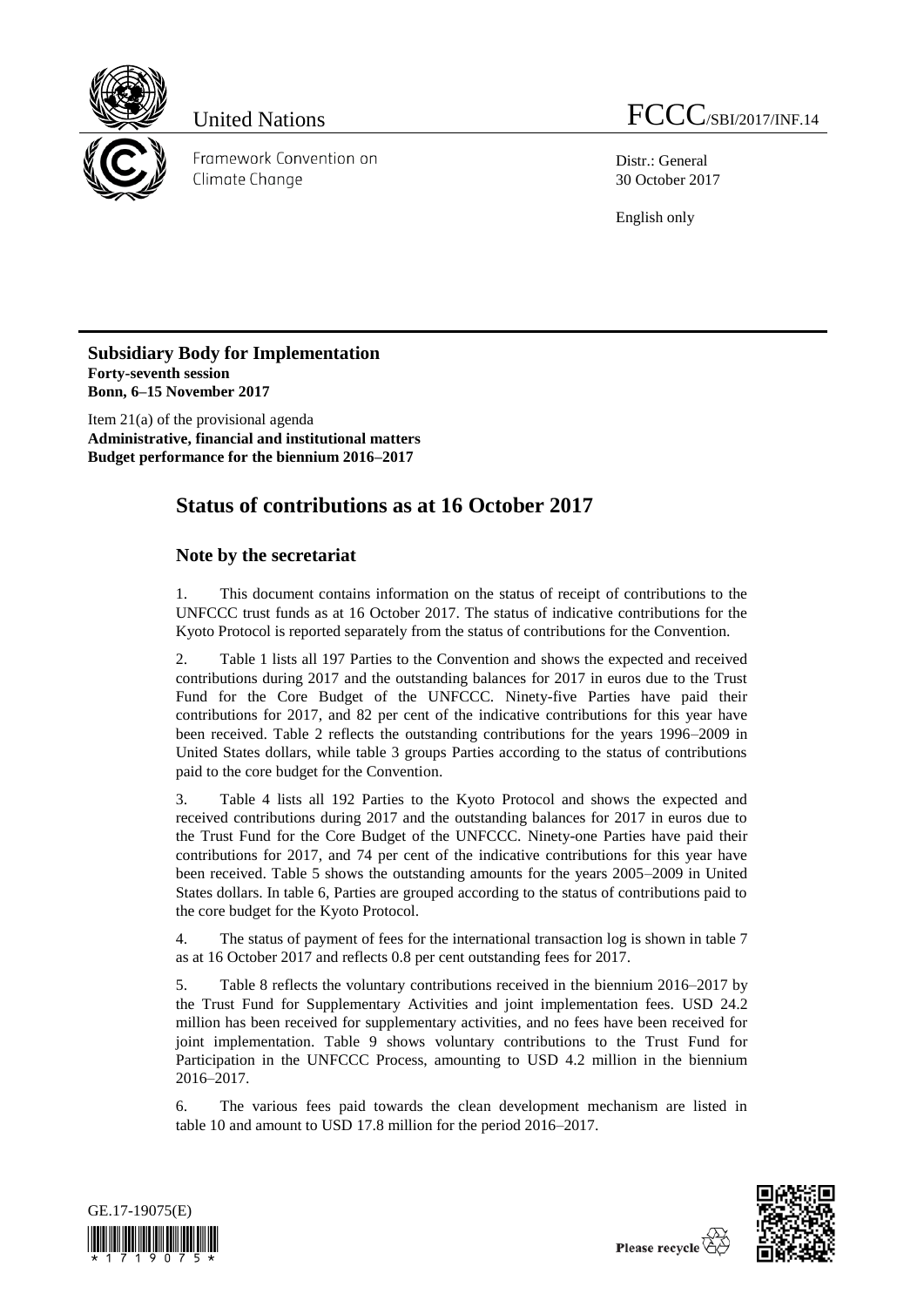## **Trust Fund for the Core Budget of the UNFCCC (Convention): status of contributions**

| Party                            | Arrears for<br>2010-2016 and<br>advances as at<br>31 December<br>2016 (EUR) | Indicative<br>contributions for | Amount paid<br>2017 (EUR) in 2017 (EUR) | Contributions<br>received in<br>advance for<br>future years<br>(EUR) | Outstanding<br>contributions for<br>2010-2017 as at<br>16 October 2017<br>(EUR) | Arrears for 1996-<br>2009 as at<br>16 October 2017<br>$(USD)$ (see table 2) |
|----------------------------------|-----------------------------------------------------------------------------|---------------------------------|-----------------------------------------|----------------------------------------------------------------------|---------------------------------------------------------------------------------|-----------------------------------------------------------------------------|
| Afghanistan                      | 2 0 0 1                                                                     | 1 107                           |                                         |                                                                      | 3 1 0 8                                                                         |                                                                             |
| Albania                          | (1476)                                                                      | 1476                            |                                         |                                                                      |                                                                                 |                                                                             |
| Algeria                          | (374)                                                                       | 29 701                          | 29 3 27                                 |                                                                      |                                                                                 |                                                                             |
| Andorra                          |                                                                             | 1 107                           | 1 1 0 7                                 |                                                                      |                                                                                 |                                                                             |
| Angola                           | 1842                                                                        | 1845                            |                                         |                                                                      | 3687                                                                            |                                                                             |
| Antigua and Barbuda              | 726                                                                         | 369                             |                                         |                                                                      | 1 0 9 5                                                                         |                                                                             |
| Argentina                        | 164 326                                                                     | 164 552                         | 328 879                                 | $\mathbf{1}$                                                         |                                                                                 |                                                                             |
| Armenia                          | (185)                                                                       | 1 1 0 7                         |                                         |                                                                      | 922                                                                             |                                                                             |
| Australia                        | (431119)                                                                    | 431 119                         |                                         |                                                                      |                                                                                 |                                                                             |
| Austria                          |                                                                             | 132 822                         | 132 822                                 |                                                                      |                                                                                 |                                                                             |
| Azerbaijan                       |                                                                             | 11 069                          | 11 069                                  |                                                                      |                                                                                 |                                                                             |
| <b>Bahamas</b>                   |                                                                             | 2583                            | 2583                                    |                                                                      |                                                                                 |                                                                             |
| Bahrain                          | 7952                                                                        | 8 1 1 7                         | 16 04 6                                 |                                                                      | 23                                                                              |                                                                             |
| Bangladesh                       | (1)                                                                         | 1845                            | 1844                                    |                                                                      |                                                                                 |                                                                             |
| <b>Barbados</b>                  |                                                                             | 1 2 9 1                         | 1 2 9 1                                 |                                                                      |                                                                                 |                                                                             |
| <b>Belarus</b>                   |                                                                             | 10 331                          | 10 3 31                                 |                                                                      |                                                                                 |                                                                             |
| Belgium                          |                                                                             | 163 261                         | 163 261                                 |                                                                      |                                                                                 |                                                                             |
| Belize                           | 699                                                                         | 189                             |                                         |                                                                      | 888                                                                             |                                                                             |
| Benin                            | 3 2 5 9                                                                     | 553                             |                                         |                                                                      | 3812                                                                            | 133                                                                         |
| Bhutan                           |                                                                             | 189                             | 189                                     |                                                                      |                                                                                 |                                                                             |
| Bolivia (Plurinational State of) | 3822                                                                        | 2 2 1 4                         |                                         |                                                                      | 6036                                                                            |                                                                             |
| Bosnia and Herzegovina           |                                                                             | 2 3 9 8                         | 2 3 9 8                                 |                                                                      |                                                                                 |                                                                             |
| Botswana                         | (852)                                                                       | 2583                            | 1731                                    |                                                                      |                                                                                 |                                                                             |
| <b>Brazil</b>                    | 1 229 607                                                                   | 705 249                         |                                         |                                                                      | 1934856                                                                         |                                                                             |
| Brunei Darussalam                | 7590                                                                        | 5 3 5 0                         | 7590                                    |                                                                      | 5 3 5 0                                                                         |                                                                             |
| Bulgaria                         | (571)                                                                       | 8 3 0 1                         | 7730                                    |                                                                      |                                                                                 |                                                                             |
| Burkina Faso                     | 2 4 4 2                                                                     | 738                             | 214                                     |                                                                      | 2966                                                                            |                                                                             |
| Burundi                          | 1 1 1 5                                                                     | 189                             |                                         |                                                                      | 1 3 0 4                                                                         | 2 2 0 3                                                                     |
| Cabo Verde                       | 373                                                                         | 189                             |                                         |                                                                      | 562                                                                             |                                                                             |
| Cambodia                         | 1 1 67                                                                      | 738                             |                                         |                                                                      | 1905                                                                            |                                                                             |
| Cameroon                         | 12 25 9                                                                     | 1845                            |                                         |                                                                      | 14 104                                                                          |                                                                             |
| Canada                           | (538 852)                                                                   | 538 852                         |                                         |                                                                      |                                                                                 |                                                                             |
| Central African Republic         | 533                                                                         | 189                             |                                         |                                                                      | 722                                                                             |                                                                             |
| Chad                             | 2723                                                                        | 922                             |                                         |                                                                      | 3 6 4 5                                                                         | $3\;005$                                                                    |
| Chile                            | 11975                                                                       | 73 606                          | 61 530                                  |                                                                      | 24 051                                                                          |                                                                             |
| China                            | 619 231                                                                     | 1 461 227                       |                                         |                                                                      | 2 080 458                                                                       |                                                                             |
| Colombia                         | 87 348                                                                      | 59 401                          | 87 348                                  |                                                                      | 59 401                                                                          |                                                                             |
| Comoros                          | 1 1 1 5                                                                     | 189                             |                                         |                                                                      | 1 3 0 4                                                                         | $30\,$                                                                      |
| Congo                            | $1\;105$                                                                    | 1 1 0 7                         | 2 2 1 1                                 |                                                                      | $\mathbf{1}$                                                                    |                                                                             |
| Cook Islands                     | (189)                                                                       | 189                             |                                         |                                                                      |                                                                                 |                                                                             |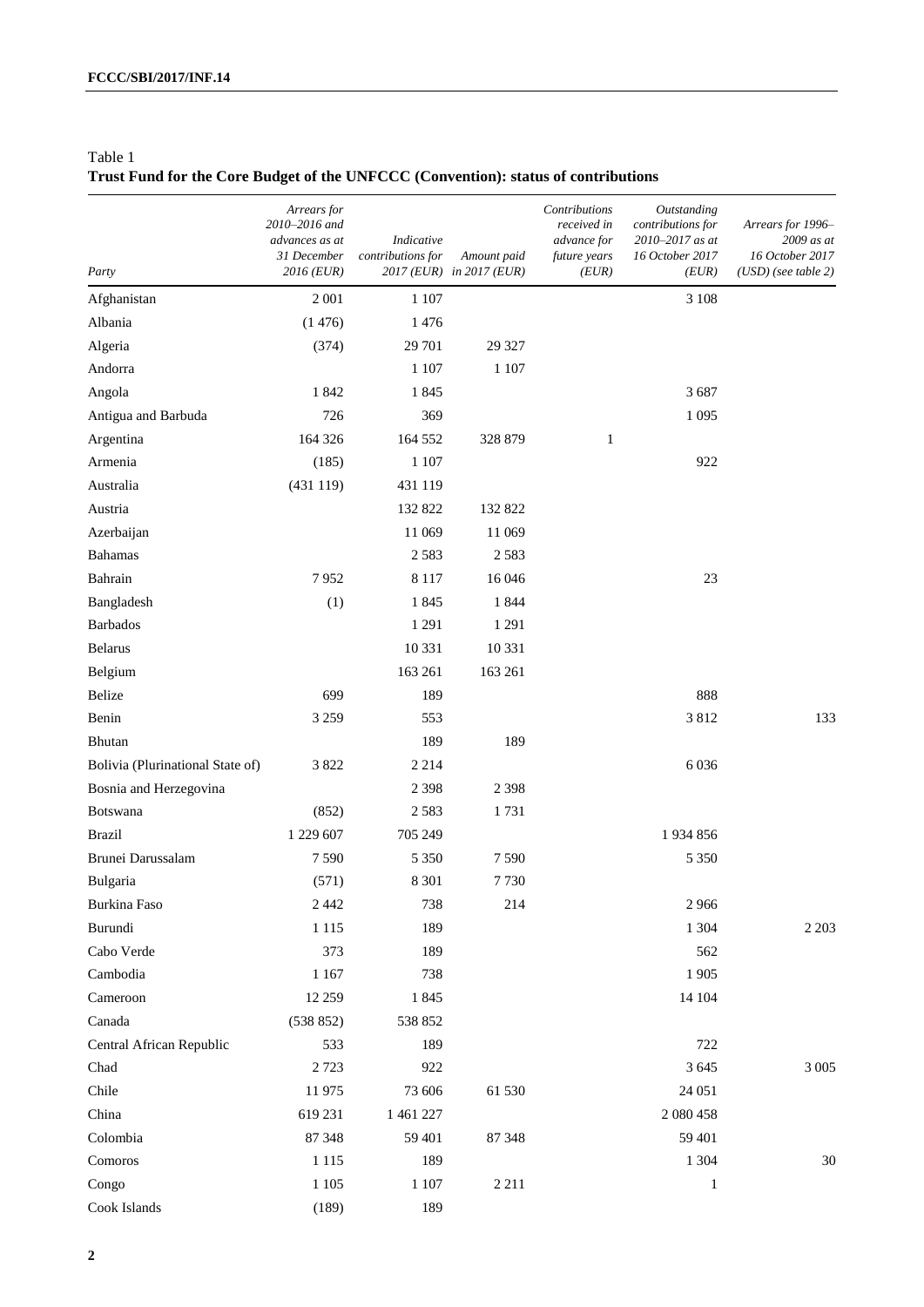| Party                                    | Arrears for<br>2010-2016 and<br>advances as at<br>31 December<br>2016 (EUR) | Indicative<br>contributions for | Amount paid<br>2017 (EUR) in 2017 (EUR) | Contributions<br>received in<br>advance for<br>future years<br>(EUR) | Outstanding<br>contributions for<br>2010-2017 as at<br>16 October 2017<br>(EUR) | Arrears for 1996-<br>2009 as at<br>16 October 2017<br>$(USD)$ (see table 2) |
|------------------------------------------|-----------------------------------------------------------------------------|---------------------------------|-----------------------------------------|----------------------------------------------------------------------|---------------------------------------------------------------------------------|-----------------------------------------------------------------------------|
| Costa Rica                               | 2 4 0 8                                                                     | 8670                            | 11 078                                  |                                                                      |                                                                                 |                                                                             |
| Côte d'Ivoire                            | 4530                                                                        | 1 660                           |                                         |                                                                      | 6 1 9 0                                                                         |                                                                             |
| Croatia                                  | (7666)                                                                      | 18 26 3                         | 10 597                                  |                                                                      |                                                                                 |                                                                             |
| Cuba                                     | 75 006                                                                      | 11991                           |                                         |                                                                      | 86 997                                                                          |                                                                             |
| Cyprus                                   |                                                                             | 7932                            | 7932                                    |                                                                      |                                                                                 |                                                                             |
| Czechia                                  | (71196)                                                                     | 63 459                          |                                         | 7737                                                                 |                                                                                 |                                                                             |
| Democratic People's Republic<br>of Korea | 6735                                                                        | 922                             | 6735                                    |                                                                      | 922                                                                             |                                                                             |
| Democratic Republic of the<br>Congo      | 4 1 8 0                                                                     | 1476                            |                                         |                                                                      | 5 6 5 6                                                                         | 832                                                                         |
| Denmark                                  |                                                                             | 107 734                         | 107 734                                 |                                                                      |                                                                                 |                                                                             |
| Djibouti                                 | 1 1 1 5                                                                     | 189                             |                                         |                                                                      | 1 3 0 4                                                                         | 158                                                                         |
| Dominica                                 | 1 1 1 5                                                                     | 189                             |                                         |                                                                      | 1 3 0 4                                                                         | 3 0 0 5                                                                     |
| Dominican Republic                       | 47839                                                                       | 8486                            |                                         |                                                                      | 56 325                                                                          | 13 4 5 9                                                                    |
| Ecuador                                  | 25 059                                                                      | 12 360                          |                                         |                                                                      | 37419                                                                           |                                                                             |
| Egypt                                    | 28 002                                                                      | 28 040                          | 28 002                                  |                                                                      | 28 040                                                                          |                                                                             |
| El Salvador                              | 10 5 29                                                                     | 2583                            | 5 4 4 9                                 |                                                                      | 7663                                                                            |                                                                             |
| <b>Equatorial Guinea</b>                 | 10 049                                                                      | 1845                            |                                         |                                                                      | 11894                                                                           |                                                                             |
| Eritrea                                  | (189)                                                                       | 189                             |                                         |                                                                      |                                                                                 |                                                                             |
| Estonia                                  | (572)                                                                       | 7010                            | 6438                                    |                                                                      |                                                                                 |                                                                             |
| Ethiopia                                 |                                                                             | 1845                            |                                         |                                                                      | 1845                                                                            |                                                                             |
| European Union                           |                                                                             | 473 060                         | 473 060                                 |                                                                      |                                                                                 |                                                                             |
| Fiji                                     |                                                                             | 553                             | 553                                     |                                                                      |                                                                                 |                                                                             |
| Finland                                  | (84121)                                                                     | 84 121                          |                                         |                                                                      |                                                                                 |                                                                             |
| France                                   |                                                                             | 896 364                         | 896 364                                 |                                                                      |                                                                                 |                                                                             |
| Gabon                                    | 15 178                                                                      | 3 1 3 6                         |                                         |                                                                      | 18 3 14                                                                         |                                                                             |
| Gambia                                   | 1 1 1 5                                                                     | 189                             |                                         |                                                                      | 1 3 0 4                                                                         |                                                                             |
| Georgia                                  |                                                                             | 1476                            | 1476                                    |                                                                      |                                                                                 |                                                                             |
| Germany                                  | (138535)                                                                    | 1 178 611                       | 1 040 086                               | $10\,$                                                               |                                                                                 |                                                                             |
| Ghana                                    |                                                                             | 2952                            | 8 6 0 3                                 | 5 6 5 1                                                              |                                                                                 |                                                                             |
| Greece                                   | 201 001                                                                     | 86888                           | 114 232                                 |                                                                      | 173 657                                                                         |                                                                             |
| Grenada                                  | 1 1 1 5                                                                     | 189                             |                                         |                                                                      | 1 3 0 4                                                                         |                                                                             |
| Guatemala                                | 11784                                                                       | 5 1 6 5                         |                                         |                                                                      | 16949                                                                           |                                                                             |
| Guinea                                   | 1 1 6 9                                                                     | 369                             |                                         |                                                                      | 1538                                                                            |                                                                             |
| Guinea-Bissau                            | 1 1 1 5                                                                     | 189                             |                                         |                                                                      | 1 3 0 4                                                                         | 2953                                                                        |
| Guyana                                   | (390)                                                                       | 369                             |                                         | $21\,$                                                               |                                                                                 |                                                                             |
| Haiti                                    | 3 2 5 9                                                                     | 553                             | 3 2 5 9                                 |                                                                      | 553                                                                             |                                                                             |
| Honduras                                 | 1 4 6 6                                                                     | 1476                            |                                         |                                                                      | 2942                                                                            |                                                                             |
| Hungary                                  | (29701)                                                                     | 29 701                          |                                         |                                                                      |                                                                                 |                                                                             |
| Iceland                                  | 12                                                                          | 4 2 4 3                         |                                         |                                                                      | 4 2 5 5                                                                         |                                                                             |
| India                                    |                                                                             | 135 958                         | 135 958                                 |                                                                      |                                                                                 |                                                                             |
| Indonesia                                |                                                                             | 92 976                          | 92 976                                  |                                                                      |                                                                                 |                                                                             |
| Iran (Islamic Republic of)               | 178 396                                                                     | 86 888                          | 74 020                                  |                                                                      | 191 264                                                                         |                                                                             |
| Iraq                                     | 35 940                                                                      | 23 797                          | 23 4 24                                 |                                                                      | 36313                                                                           |                                                                             |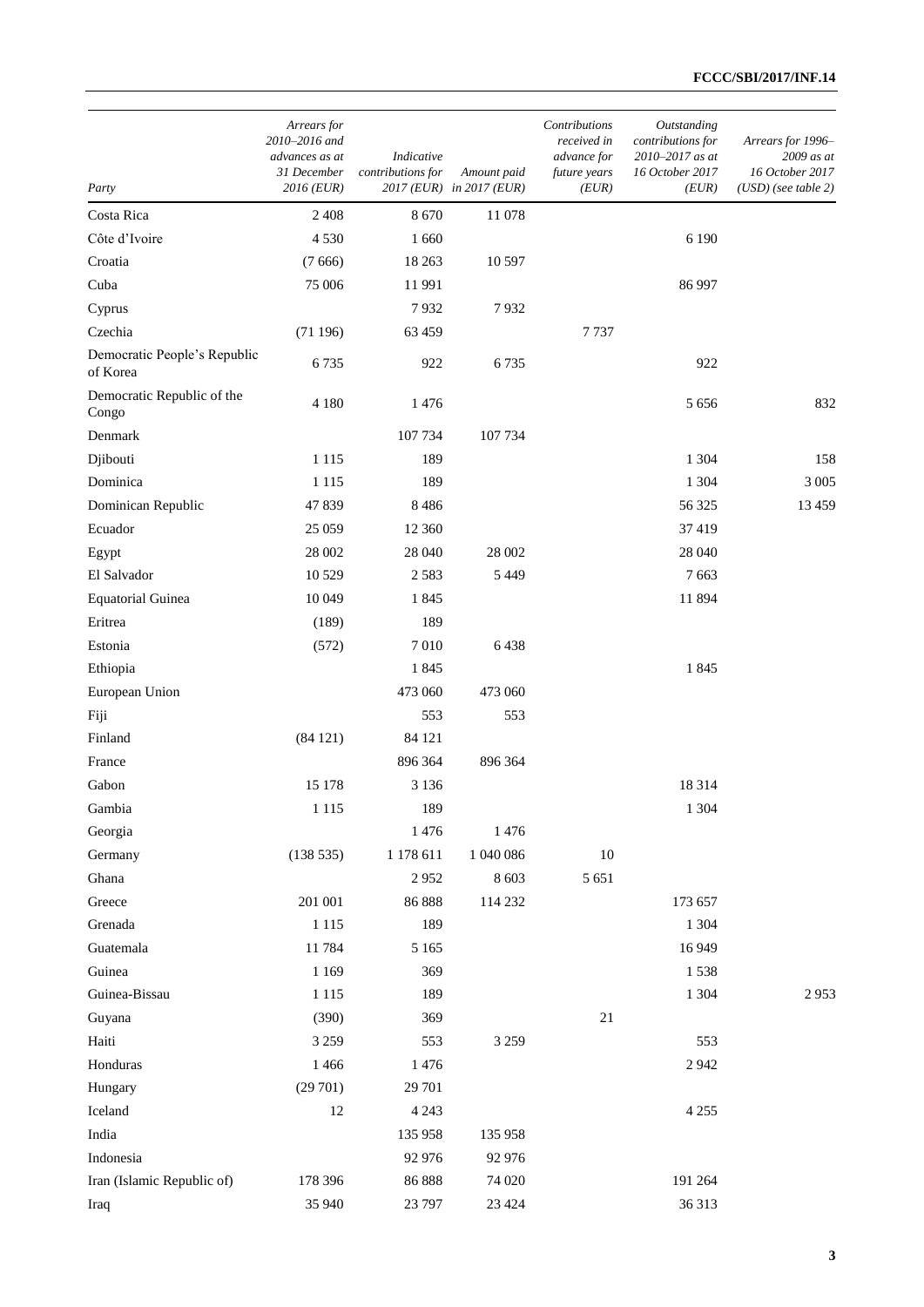| Party                               | Arrears for<br>2010-2016 and<br>advances as at<br>31 December<br>2016 (EUR) | Indicative<br>contributions for | Amount paid<br>2017 (EUR) in 2017 (EUR) | Contributions<br>received in<br>advance for<br>future years<br>(EUR) | Outstanding<br>contributions for<br>2010-2017 as at<br>16 October 2017<br>(EUR) | Arrears for 1996-<br>2009 as at<br>16 October 2017<br>$(USD)$ (see table 2) |
|-------------------------------------|-----------------------------------------------------------------------------|---------------------------------|-----------------------------------------|----------------------------------------------------------------------|---------------------------------------------------------------------------------|-----------------------------------------------------------------------------|
| Ireland                             | (38857)                                                                     | 61 799                          | 22 942                                  |                                                                      |                                                                                 |                                                                             |
| Israel                              |                                                                             | 79 324                          |                                         |                                                                      | 79 324                                                                          |                                                                             |
| Italy                               | (483988)                                                                    | 691 412                         | 207 424                                 |                                                                      |                                                                                 |                                                                             |
| Jamaica                             |                                                                             | 1 660                           | 3 3 2 0                                 | 1 660                                                                |                                                                                 |                                                                             |
| Japan                               |                                                                             | 1785719                         | 1785719                                 |                                                                      |                                                                                 |                                                                             |
| Jordan                              |                                                                             | 3 6 9 0                         | 3 6 9 0                                 |                                                                      |                                                                                 |                                                                             |
| Kazakhstan                          | (35 235)                                                                    | 35 235                          |                                         |                                                                      |                                                                                 |                                                                             |
| Kenya                               | 3 3 1 6                                                                     | 3 3 2 1                         |                                         |                                                                      | 6637                                                                            |                                                                             |
| Kiribati                            | 459                                                                         | 189                             |                                         |                                                                      | 648                                                                             |                                                                             |
| Kuwait                              |                                                                             | 52 575                          | 52 575                                  |                                                                      |                                                                                 |                                                                             |
| Kyrgyzstan                          |                                                                             | 369                             | 369                                     |                                                                      |                                                                                 |                                                                             |
| Lao People's Democratic<br>Republic | 185                                                                         | 553                             |                                         |                                                                      | 738                                                                             |                                                                             |
| Latvia                              |                                                                             | 9 2 2 4                         | 9 2 2 4                                 |                                                                      |                                                                                 |                                                                             |
| Lebanon                             | 41 3 65                                                                     | 8486                            | 5 3 0 7                                 |                                                                      | 44 5 44                                                                         |                                                                             |
| Lesotho                             | (90)                                                                        | 189                             | 188                                     | 89                                                                   |                                                                                 |                                                                             |
| Liberia                             | 1 1 1 5                                                                     | 189                             |                                         |                                                                      | 1 3 0 4                                                                         | 776                                                                         |
| Libya                               | 145 816                                                                     | 23 059                          |                                         |                                                                      | 168 875                                                                         | 66 351                                                                      |
| Liechtenstein                       |                                                                             | 1 2 9 1                         | 1 2 9 1                                 |                                                                      |                                                                                 |                                                                             |
| Lithuania                           | (289)                                                                       | 13 28 2                         | 12 9 93                                 |                                                                      |                                                                                 |                                                                             |
| Luxembourg                          |                                                                             | 11 806                          | 11 806                                  |                                                                      |                                                                                 |                                                                             |
| Madagascar                          | 2044                                                                        | 553                             |                                         |                                                                      | 2597                                                                            |                                                                             |
| Malawi                              | 1659                                                                        | 369                             |                                         |                                                                      | 2028                                                                            |                                                                             |
| Malaysia                            |                                                                             | 59 401                          | 59 353                                  |                                                                      | 48                                                                              |                                                                             |
| Maldives                            | (369)                                                                       | 369                             |                                         |                                                                      |                                                                                 |                                                                             |
| Mali                                | 873                                                                         | 553                             |                                         |                                                                      | 1426                                                                            |                                                                             |
| Malta                               | 2948                                                                        | 2952                            | 5 900                                   |                                                                      |                                                                                 |                                                                             |
| Marshall Islands                    | 699                                                                         | 189                             | 888                                     |                                                                      |                                                                                 |                                                                             |
| Mauritania                          | 1777                                                                        | 369                             |                                         |                                                                      | 2 1 4 6                                                                         | 2570                                                                        |
| Mauritius                           | (2 214)                                                                     | 2 2 1 4                         |                                         |                                                                      |                                                                                 |                                                                             |
| Mexico                              | (115 546)                                                                   | 264 722                         | 149 176                                 |                                                                      |                                                                                 |                                                                             |
| Micronesia (Federated States<br>of) | 699                                                                         | 189                             |                                         |                                                                      | 888                                                                             |                                                                             |
| Monaco                              | (369)                                                                       | 1845                            | 1 4 4 9                                 |                                                                      | $27\,$                                                                          |                                                                             |
| Mongolia                            |                                                                             | 922                             | 917                                     |                                                                      | 5                                                                               |                                                                             |
| Montenegro                          | (184)                                                                       | 738                             | 554                                     |                                                                      |                                                                                 |                                                                             |
| Morocco                             |                                                                             | 9962                            | 9962                                    |                                                                      |                                                                                 |                                                                             |
| Mozambique                          | 1 0 5 9                                                                     | 738                             | 714                                     |                                                                      | 1083                                                                            |                                                                             |
| Myanmar                             | (1)                                                                         | 1845                            | 1829                                    |                                                                      | 15                                                                              |                                                                             |
| Namibia                             | 1842                                                                        | 1845                            | 1842                                    |                                                                      | 1845                                                                            |                                                                             |
| Nauru                               | 115                                                                         | 189                             |                                         |                                                                      | 304                                                                             |                                                                             |
| Nepal                               | 17                                                                          | 1 1 0 7                         | 1 1 2 4                                 |                                                                      |                                                                                 |                                                                             |
| Netherlands                         | (273 392)                                                                   | 273 392                         |                                         |                                                                      |                                                                                 |                                                                             |
| New Zealand                         | (49 439)                                                                    | 49 439                          |                                         |                                                                      |                                                                                 |                                                                             |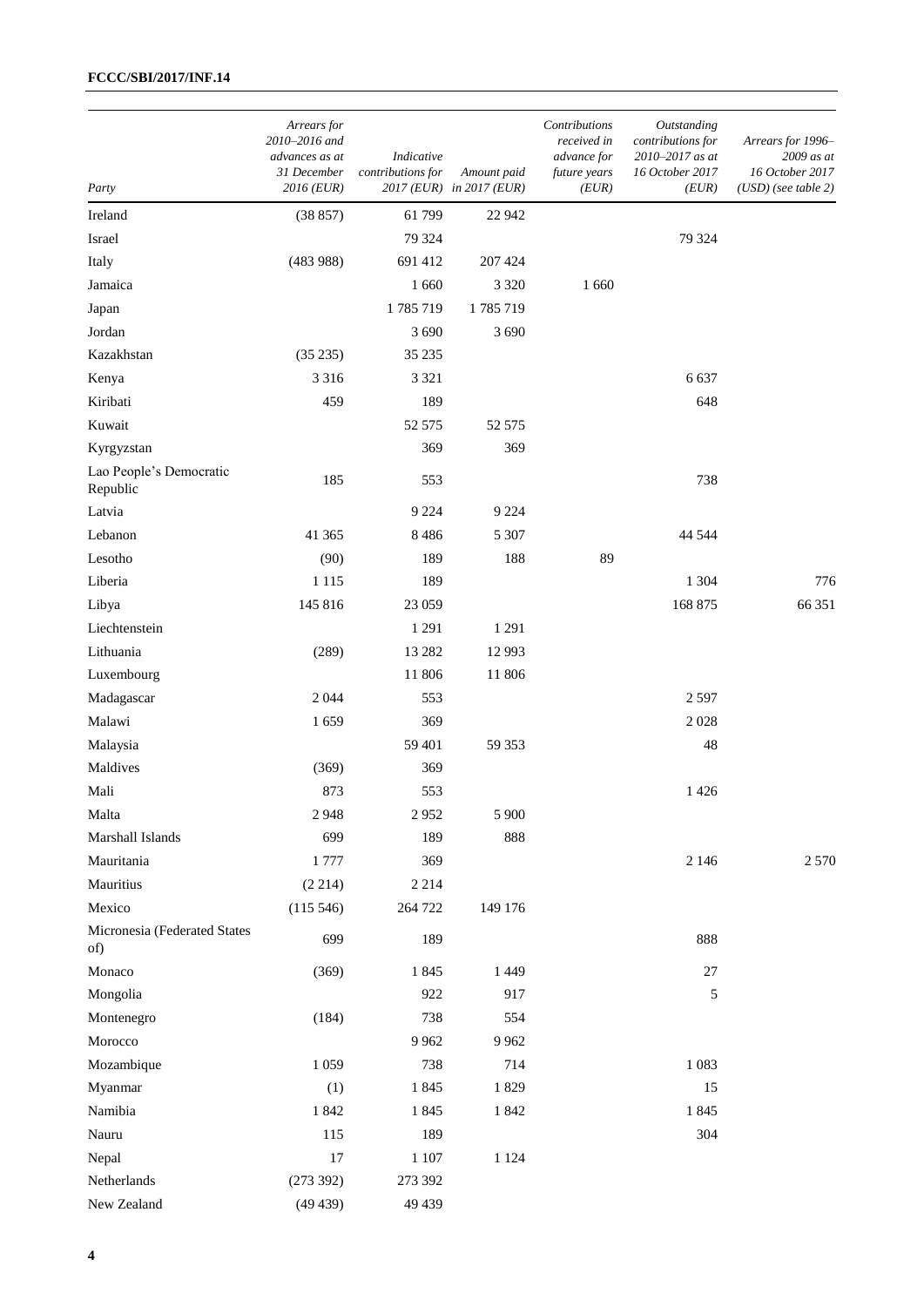| Party                               | Arrears for<br>2010-2016 and<br>advances as at<br>31 December<br>2016 (EUR) | Indicative<br>contributions for | Amount paid<br>2017 (EUR) in 2017 (EUR) | Contributions<br>received in<br>advance for<br>future years<br>(EUR) | Outstanding<br>contributions for<br>2010-2017 as at<br>16 October 2017<br>(EUR) | Arrears for 1996-<br>2009 as at<br>16 October 2017<br>$(USD)$ (see table 2) |
|-------------------------------------|-----------------------------------------------------------------------------|---------------------------------|-----------------------------------------|----------------------------------------------------------------------|---------------------------------------------------------------------------------|-----------------------------------------------------------------------------|
| Nicaragua                           | 3 4 4 3                                                                     | 738                             |                                         |                                                                      | 4 1 8 1                                                                         | 848                                                                         |
| Niger                               | 2 1 7 0                                                                     | 369                             |                                         |                                                                      | 2539                                                                            | 1088                                                                        |
| Nigeria                             | 114 803                                                                     | 38 555                          |                                         |                                                                      | 153 358                                                                         | 22 080                                                                      |
| Niue                                | 373                                                                         | 189                             | 562                                     |                                                                      |                                                                                 |                                                                             |
| Norway                              | (369)                                                                       | 156 619                         | 156 250                                 |                                                                      |                                                                                 |                                                                             |
| Oman                                | 20 817                                                                      | 20 846                          |                                         |                                                                      | 41 663                                                                          |                                                                             |
| Pakistan                            | 46 822                                                                      | 17 15 6                         | 14 4 7 0                                |                                                                      | 49 508                                                                          |                                                                             |
| Palau                               | (189)                                                                       | 189                             |                                         |                                                                      |                                                                                 |                                                                             |
| Panama                              | (238)                                                                       | 6 2 7 2                         | 6034                                    |                                                                      |                                                                                 |                                                                             |
| Papua New Guinea                    | 1453                                                                        | 738                             | 1453                                    |                                                                      | 738                                                                             |                                                                             |
| Paraguay                            |                                                                             | 2583                            |                                         |                                                                      | 2583                                                                            |                                                                             |
| Peru                                |                                                                             | 25 089                          |                                         |                                                                      | 25 089                                                                          |                                                                             |
| Philippines                         |                                                                             | 30 438                          | 30 438                                  |                                                                      |                                                                                 |                                                                             |
| Poland                              | (155 144)                                                                   | 155 144                         |                                         |                                                                      |                                                                                 |                                                                             |
| Portugal                            |                                                                             | 72 314                          | 72 314                                  |                                                                      |                                                                                 |                                                                             |
| Qatar                               | 153 395                                                                     | 49 624                          | 153 395                                 |                                                                      | 49 624                                                                          |                                                                             |
| Republic of Korea                   | (14145)                                                                     | 376 145                         | 362 000                                 |                                                                      |                                                                                 |                                                                             |
| Republic of Moldova                 |                                                                             | 738                             | 738                                     |                                                                      |                                                                                 |                                                                             |
| Romania                             |                                                                             | 33 943                          | 33 943                                  |                                                                      |                                                                                 |                                                                             |
| <b>Russian Federation</b>           |                                                                             | 569 658                         | 569 658                                 |                                                                      |                                                                                 |                                                                             |
| Rwanda                              | 726                                                                         | 369                             |                                         |                                                                      | 1 0 9 5                                                                         |                                                                             |
| Saint Kitts and Nevis               | (189)                                                                       | 189                             |                                         |                                                                      |                                                                                 |                                                                             |
| Saint Lucia                         | 324                                                                         | 189                             | 63                                      |                                                                      | 450                                                                             |                                                                             |
| Saint Vincent and the<br>Grenadines | 1 1 1 5                                                                     | 189                             |                                         |                                                                      | 1 3 0 4                                                                         | 2 1 4 0                                                                     |
| Samoa                               |                                                                             | 189                             |                                         |                                                                      | 189                                                                             |                                                                             |
| San Marino                          |                                                                             | 553                             | 553                                     |                                                                      |                                                                                 |                                                                             |
| Sao Tome and Principe               | 1 1 1 5                                                                     | 189                             |                                         |                                                                      | 1 3 0 4                                                                         | 933                                                                         |
| Saudi Arabia                        | 211 120                                                                     | 211 409                         | 211 047                                 |                                                                      | 211 482                                                                         |                                                                             |
| Senegal                             | 3 9 0 1                                                                     | 922                             | 610                                     |                                                                      | 4 2 1 3                                                                         |                                                                             |
| Serbia                              |                                                                             | 5 9 0 3                         |                                         |                                                                      | 5 9 0 3                                                                         |                                                                             |
| Seychelles                          | 132                                                                         | 189                             |                                         |                                                                      | 321                                                                             |                                                                             |
| Sierra Leone                        |                                                                             | 189                             |                                         |                                                                      | 189                                                                             |                                                                             |
| Singapore                           | (82460)                                                                     | 82 460                          |                                         |                                                                      |                                                                                 |                                                                             |
| Slovakia                            | (29516)                                                                     | 29 516                          |                                         |                                                                      |                                                                                 |                                                                             |
| Slovenia                            |                                                                             | 15 4 9 6                        | 15 4 9 6                                |                                                                      |                                                                                 |                                                                             |
| Solomon Islands                     | 975                                                                         | 189                             |                                         |                                                                      | 1 1 6 4                                                                         |                                                                             |
| Somalia                             | 1 1 1 5                                                                     | 189                             |                                         |                                                                      | 1 3 0 4                                                                         |                                                                             |
| South Africa                        | (2301)                                                                      | 67 149                          | 64 848                                  |                                                                      |                                                                                 |                                                                             |
| South Sudan                         | 1695                                                                        | 553                             |                                         |                                                                      | 2 2 4 8                                                                         |                                                                             |
| Spain                               |                                                                             | 450 673                         | 450 673                                 |                                                                      |                                                                                 |                                                                             |
| Sri Lanka                           | 9 4 4 7                                                                     | 5719                            | 3 0 8 2                                 |                                                                      | 12084                                                                           |                                                                             |
| <b>State of Palestine</b>           | 1 0 2 1                                                                     | 1 2 9 1                         | 2 2 9 1                                 |                                                                      | 21                                                                              |                                                                             |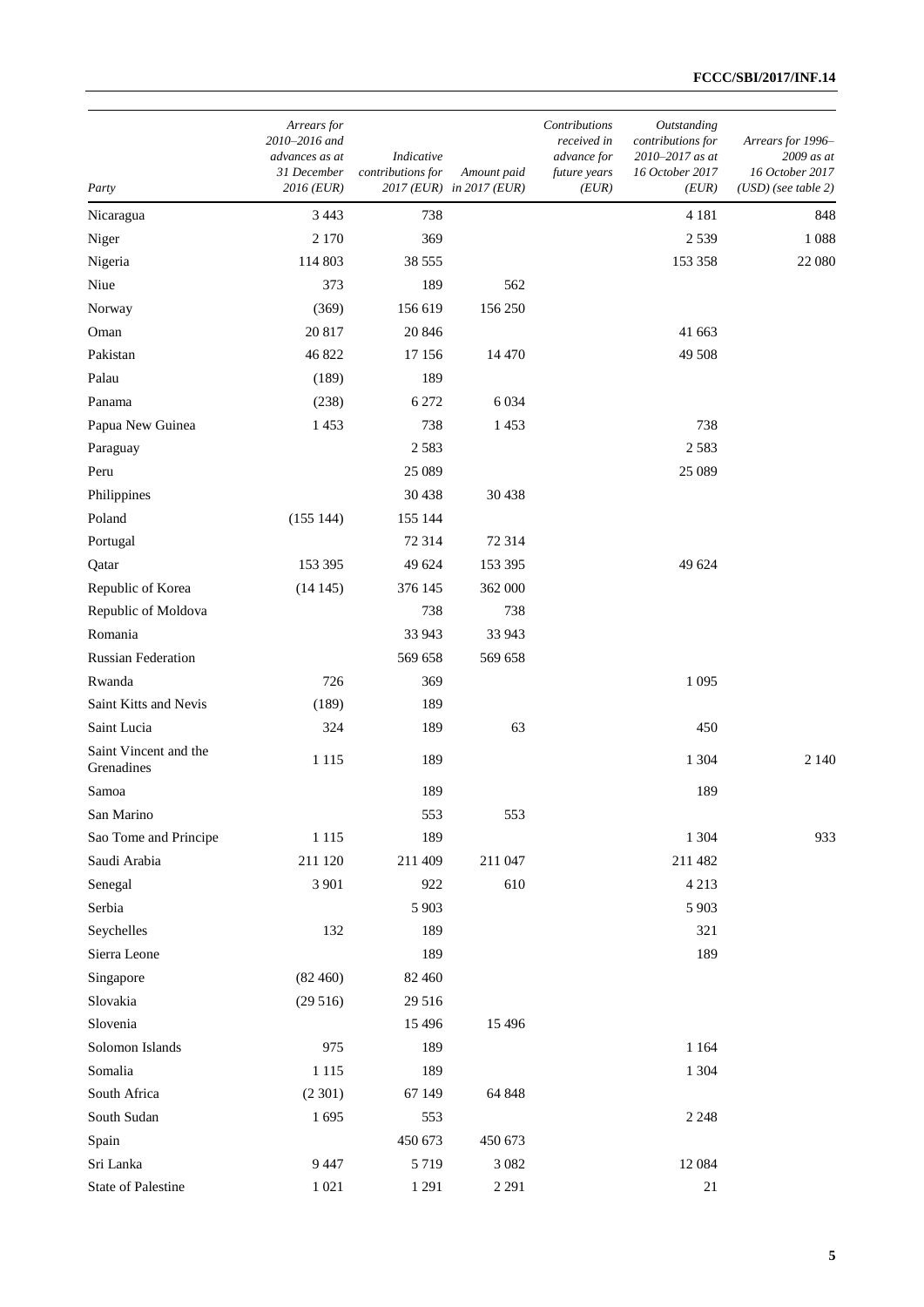| Party                                                   | Arrears for<br>2010-2016 and<br>advances as at<br>31 December<br>2016 (EUR) | Indicative<br>contributions for | Amount paid<br>2017 (EUR) in 2017 (EUR) | Contributions<br>received in<br>advance for<br>future years<br>(EUR) | Outstanding<br>contributions for<br>2010-2017 as at<br>16 October 2017<br>(EUR) | Arrears for 1996-<br>2009 as at<br>16 October 2017<br>$(USD)$ (see table 2) |
|---------------------------------------------------------|-----------------------------------------------------------------------------|---------------------------------|-----------------------------------------|----------------------------------------------------------------------|---------------------------------------------------------------------------------|-----------------------------------------------------------------------------|
| Sudan                                                   | 10858                                                                       | 1845                            |                                         |                                                                      | 12 703                                                                          |                                                                             |
| Suriname                                                | 2 5 0 2                                                                     | 1 1 0 7                         |                                         |                                                                      | 3 609                                                                           |                                                                             |
| Swaziland                                               | (185)                                                                       | 369                             | 184                                     |                                                                      |                                                                                 |                                                                             |
| Sweden                                                  |                                                                             | 176 358                         | 176 358                                 |                                                                      |                                                                                 |                                                                             |
| Switzerland                                             |                                                                             | 210 302                         | 210 302                                 |                                                                      |                                                                                 |                                                                             |
| Syrian Arab Republic                                    | 32 431                                                                      | 4 4 2 7                         |                                         |                                                                      | 36858                                                                           | 1490                                                                        |
| Tajikistan                                              | 43                                                                          | 738                             |                                         |                                                                      | 781                                                                             |                                                                             |
| Thailand                                                | (53682)                                                                     | 53 682                          |                                         |                                                                      |                                                                                 |                                                                             |
| The former Yugoslav Republic<br>of Macedonia            |                                                                             | 1 2 9 1                         | 1 2 9 1                                 |                                                                      |                                                                                 |                                                                             |
| Timor-Leste                                             | (47)                                                                        | 553                             | 506                                     |                                                                      |                                                                                 |                                                                             |
| Togo                                                    |                                                                             | 189                             |                                         |                                                                      | 189                                                                             |                                                                             |
| Tonga                                                   | 1 1 1 5                                                                     | 189                             | 1 3 0 4                                 |                                                                      |                                                                                 |                                                                             |
| Trinidad and Tobago                                     | (2839)                                                                      | 6 2 7 2                         |                                         |                                                                      | 3 4 3 3                                                                         |                                                                             |
| Tunisia                                                 | 11 604                                                                      | 5 1 6 5                         |                                         |                                                                      | 16769                                                                           |                                                                             |
| Turkey                                                  |                                                                             | 187796                          | 187796                                  |                                                                      |                                                                                 |                                                                             |
| Turkmenistan                                            | 14 230                                                                      | 4796                            |                                         |                                                                      | 19 0 26                                                                         |                                                                             |
| Tuvalu                                                  |                                                                             | 189                             |                                         |                                                                      | 189                                                                             |                                                                             |
| Uganda                                                  | 3793                                                                        | 1 660                           |                                         |                                                                      | 5453                                                                            |                                                                             |
| Ukraine                                                 |                                                                             | 19 001                          |                                         |                                                                      | 19 001                                                                          |                                                                             |
| <b>United Arab Emirates</b>                             |                                                                             | 111 423                         |                                         |                                                                      | 111 423                                                                         |                                                                             |
| United Kingdom of Great<br>Britain and Northern Ireland | (203 442)                                                                   | 823 312                         | 619 870                                 |                                                                      |                                                                                 |                                                                             |
| United Republic of Tanzania                             | 9552                                                                        | 1845                            |                                         |                                                                      | 11 397                                                                          | 1463                                                                        |
| <b>United States of America</b>                         | (3912549)                                                                   | 4 0 58 4 54                     | 145 905                                 |                                                                      |                                                                                 |                                                                             |
| Uruguay                                                 | 15 5 79                                                                     | 14 574                          | 15 5 79                                 |                                                                      | 14 5 74                                                                         |                                                                             |
| Uzbekistan                                              | 1537                                                                        | 4 2 4 3                         | 5 7 2 0                                 |                                                                      | 60                                                                              |                                                                             |
| Vanuatu                                                 | (189)                                                                       | 189                             | 188                                     | 188                                                                  |                                                                                 |                                                                             |
| Venezuela (Bolivarian<br>Republic of)                   | 503 491                                                                     | 105 335                         |                                         |                                                                      | 608 826                                                                         |                                                                             |
| Viet Nam                                                |                                                                             | 10 700                          |                                         |                                                                      | 10700                                                                           |                                                                             |
| Yemen                                                   | 10858                                                                       | 1845                            |                                         |                                                                      | 12 703                                                                          | 12 603                                                                      |
| Zambia                                                  | 2 3 6 4                                                                     | 1 2 9 1                         |                                         |                                                                      | 3655                                                                            |                                                                             |
| Zimbabwe                                                | 2945                                                                        | 738                             |                                         |                                                                      | 3683                                                                            | 5 6 9 9                                                                     |
| <b>Total</b>                                            | (2527267)                                                                   | 18 922 388                      | 9782954                                 | 15 357                                                               | 6 627 524                                                                       | 143 819                                                                     |

*Note*: Figures in parentheses indicate credits, which will be regarded as advance payments against contributions for future years.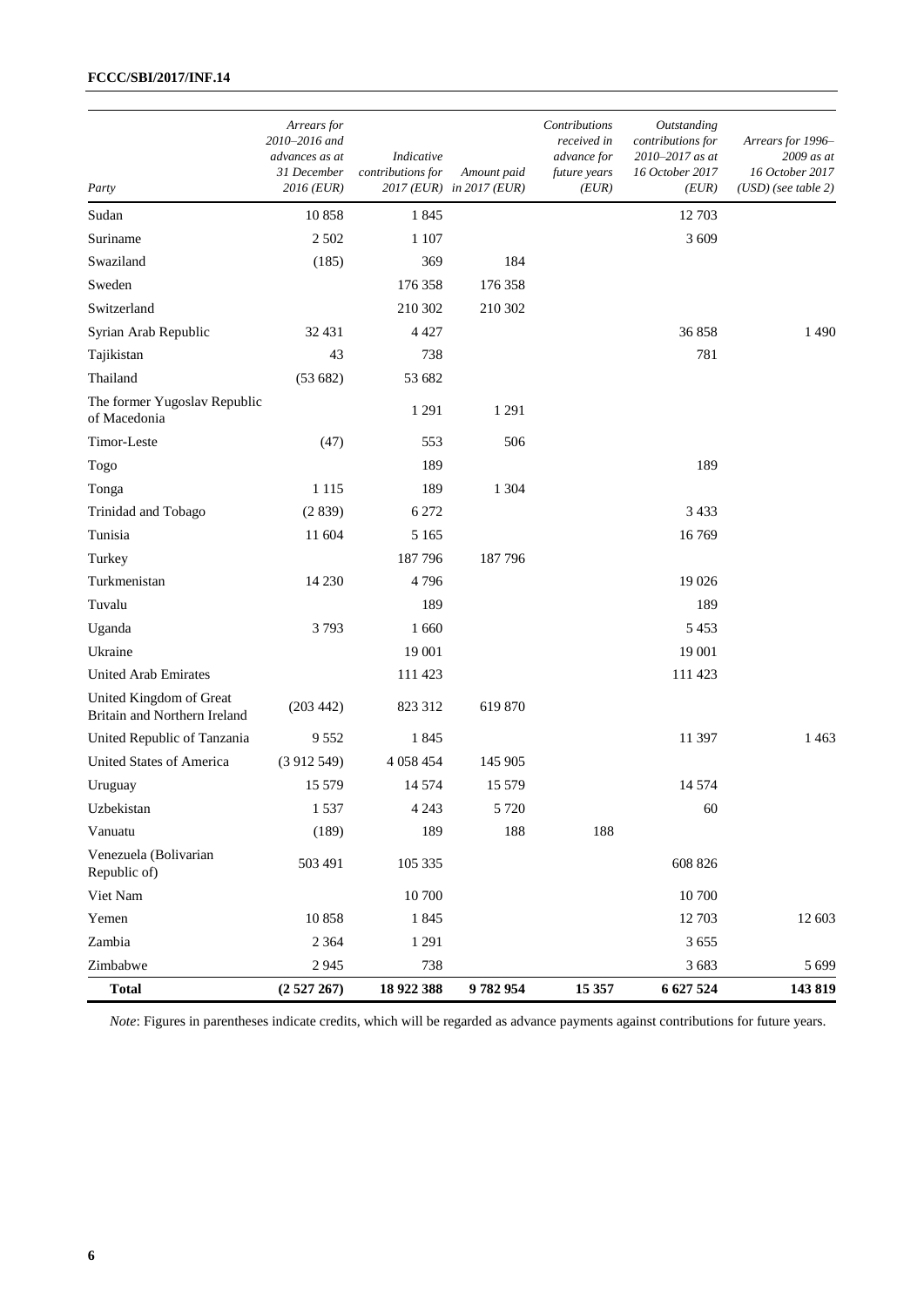## Table 2 **Trust Fund for the Core Budget of the UNFCCC (Convention): status of outstanding contributions for the years 1996–2009**

(United States dollars)

| Party                               | Arrears for 1996-<br>2009 and advances as<br>at 31 December 2016 | Amount paid | Amount converted<br>into euros and offset<br>against euro<br>in 2017 contributions for 2017 | Contributions<br>received in advance<br>for future years | Arrears as at<br>16 October 2017 |
|-------------------------------------|------------------------------------------------------------------|-------------|---------------------------------------------------------------------------------------------|----------------------------------------------------------|----------------------------------|
| Algeria                             |                                                                  | 222         |                                                                                             | 222                                                      |                                  |
| Benin                               | 133                                                              |             |                                                                                             |                                                          | 133                              |
| Burundi                             | 2 2 0 3                                                          |             |                                                                                             |                                                          | 2 2 0 3                          |
| Chad                                | 3 0 0 5                                                          |             |                                                                                             |                                                          | 3 0 0 5                          |
| Comoros                             | 30                                                               |             |                                                                                             |                                                          | 30                               |
| Democratic Republic of the<br>Congo | 832                                                              |             |                                                                                             |                                                          | 832                              |
| Djibouti                            | 158                                                              |             |                                                                                             |                                                          | 158                              |
| Dominica                            | 3 0 0 5                                                          |             |                                                                                             |                                                          | 3 0 0 5                          |
| Dominican Republic                  | 21 316                                                           | 7857        |                                                                                             |                                                          | 13459                            |
| Guinea-Bissau                       | 2953                                                             |             |                                                                                             |                                                          | 2953                             |
| Guyana                              | (5411)                                                           |             | 386                                                                                         | 5 0 2 5                                                  |                                  |
| Haiti                               | 308                                                              | 308         |                                                                                             |                                                          |                                  |
| Lesotho                             | (89)                                                             |             | 89                                                                                          |                                                          |                                  |
| Liberia                             | 776                                                              |             |                                                                                             |                                                          | 776                              |
| Libya                               | 66 351                                                           |             |                                                                                             |                                                          | 66 351                           |
| Mauritania                          | 2 5 7 0                                                          |             |                                                                                             |                                                          | 2 5 7 0                          |
| Nicaragua                           | 848                                                              |             |                                                                                             |                                                          | 848                              |
| Niger                               | 1088                                                             |             |                                                                                             |                                                          | 1088                             |
| Nigeria                             | 22 080                                                           |             |                                                                                             |                                                          | 22 080                           |
| Palau                               | (269)                                                            |             | 269                                                                                         |                                                          |                                  |
| Panama                              | (248)                                                            |             | 248                                                                                         |                                                          |                                  |
| Saint Vincent and the<br>Grenadines | 2 1 4 0                                                          |             |                                                                                             |                                                          | 2 1 4 0                          |
| Sao Tome and Principe               | 933                                                              |             |                                                                                             |                                                          | 933                              |
| Syrian Arab Republic                | 1490                                                             |             |                                                                                             |                                                          | 1490                             |
| Timor-Leste                         |                                                                  | 932         |                                                                                             | 932                                                      |                                  |
| Tonga                               | 170                                                              | 170         |                                                                                             |                                                          |                                  |
| United Republic of Tanzania         | 1463                                                             |             |                                                                                             |                                                          | 1463                             |
| Yemen                               | 12 603                                                           |             |                                                                                             |                                                          | 12 603                           |
| Zimbabwe                            | 5 6 9 9                                                          |             |                                                                                             |                                                          | 5699                             |
| <b>Total</b>                        | 146 137                                                          | 9489        | 992                                                                                         | 6 1 7 9                                                  | 143819                           |

*Note*: Figures in parentheses indicate credits, which will be regarded as advance payments against contributions for future years.

#### Table 3

#### **List of Parties according to their status of contributions to the Trust Fund for the Core Budget of the UNFCCC (Convention) as at 16 October 2017**

#### **(a) Parties that have paid contributions up to and including 2017**

| Albania   | Algeria   | Andorra    | Argentina |
|-----------|-----------|------------|-----------|
| Australia | `ustria - | Azerbaijan | Bahamas   |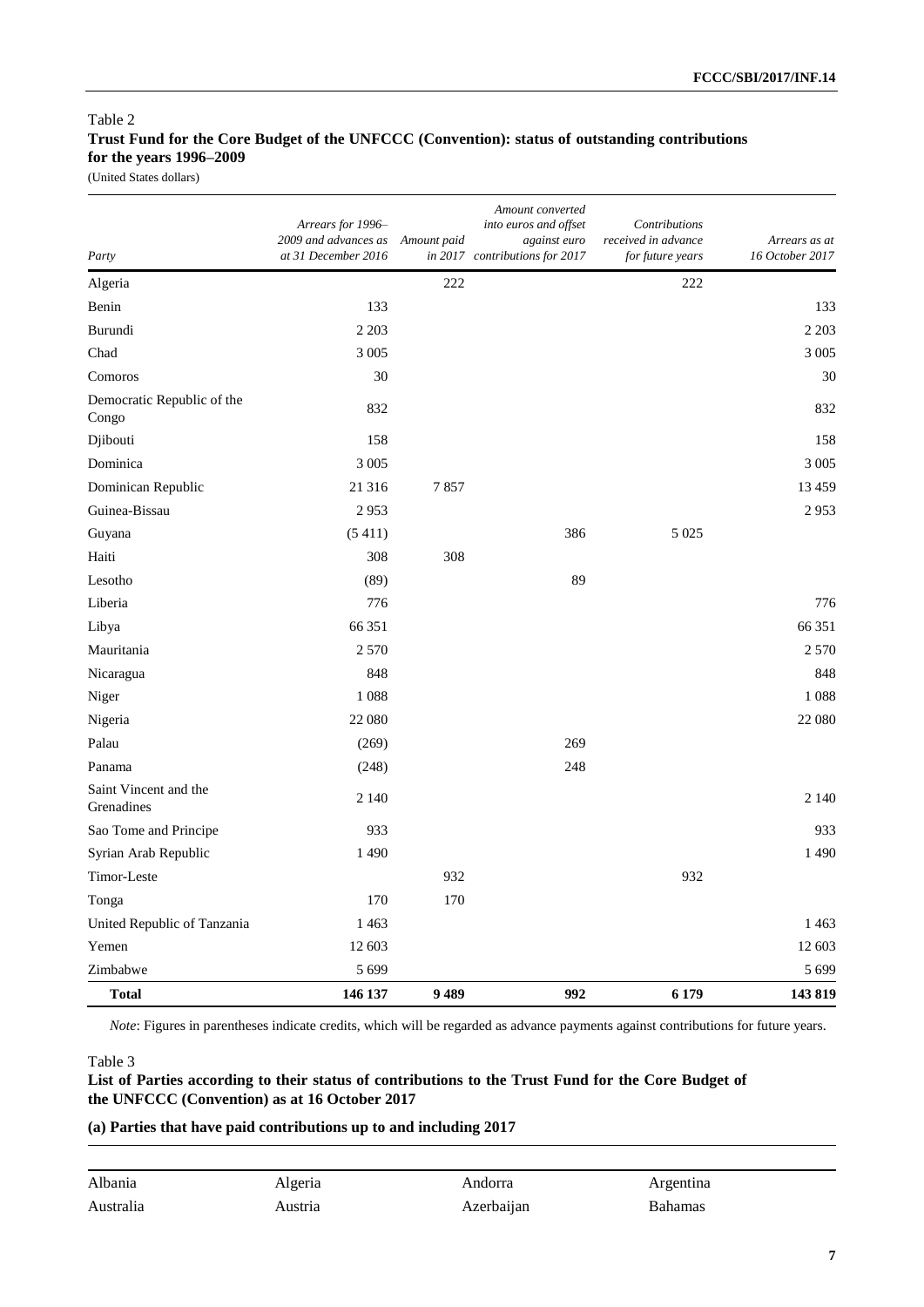| Bahrain                                                 | Bangladesh               | <b>Barbados</b>        | <b>Belarus</b>            |
|---------------------------------------------------------|--------------------------|------------------------|---------------------------|
| Belgium                                                 | <b>Bhutan</b>            | Bosnia and Herzegovina | <b>Botswana</b>           |
| Bulgaria                                                | Canada                   | Congo                  | Cook Islands              |
| Costa Rica                                              | Croatia                  | Cyprus                 | Czechia                   |
| Denmark                                                 | Eritrea                  | Estonia                | European Union            |
| Fiji                                                    | Finland                  | France                 | Georgia                   |
| Germany                                                 | Ghana                    | Guyana                 | Hungary                   |
| India                                                   | Indonesia                | Ireland                | Italy                     |
| Jamaica                                                 | Japan                    | Jordan                 | Kazakhstan                |
| Kuwait                                                  | Kyrgyzstan               | Latvia                 | Lesotho                   |
| Liechtenstein                                           | Lithuania                | Luxembourg             | Malaysia                  |
| Maldives                                                | Malta                    | Marshall Islands       | <b>Mauritius</b>          |
| Mexico                                                  | Monaco                   | Mongolia               | Montenegro                |
| Morocco                                                 | Myanmar                  | Nepal                  | <b>Netherlands</b>        |
| New Zealand                                             | Niue                     | Norway                 | Palau                     |
| Panama                                                  | Philippines              | Poland                 | Portugal                  |
| Republic of Korea                                       | Republic of Moldova      | Romania                | <b>Russian Federation</b> |
| Saint Kitts and Nevis                                   | San Marino               | Singapore              | Slovakia                  |
| Slovenia                                                | South Africa             | Spain                  | <b>State of Palestine</b> |
| Swaziland                                               | Sweden                   | Switzerland            | Thailand                  |
| The former Yugoslav<br>Republic of Macedonia            | Timor-Leste              | Tonga                  | Turkey                    |
| United Kingdom of Great<br>Britain and Northern Ireland | United States of America | Vanuatu                |                           |
| <b>Total: 95 Parties</b>                                |                          |                        |                           |

## **(b) Parties with outstanding contributions for 2017 (one year outstanding)**

| Armenia                                  | Brunei Darussalam | Chile      | Colombia             |
|------------------------------------------|-------------------|------------|----------------------|
| Democratic People's<br>Republic of Korea | Egypt             | Ethiopia   | Haiti                |
| Iceland                                  | Israel            | Namibia    | Papua New Guinea     |
| Paraguay                                 | Peru              | Oatar      | Samoa                |
| Serbia                                   | Sierra Leone      | Tajikistan | Togo                 |
| Trinidad and Tobago                      | Tuvalu            | Ukraine    | United Arab Emirates |
| Uruguay                                  | Uzbekistan        | Viet Nam   |                      |
| <b>Total: 27 Parties</b>                 |                   |            |                      |

## **(c) Parties with outstanding contributions for the years 2016–2017 (two years outstanding)**

| Angola                   | China | Greece                              | Honduras   |  |
|--------------------------|-------|-------------------------------------|------------|--|
| Iraq                     | Kenya | Lao People's Democratic<br>Republic | Mozambique |  |
| Nauru                    | Oman  | Saudi Arabia                        | Seychelles |  |
| <b>Total: 12 Parties</b> |       |                                     |            |  |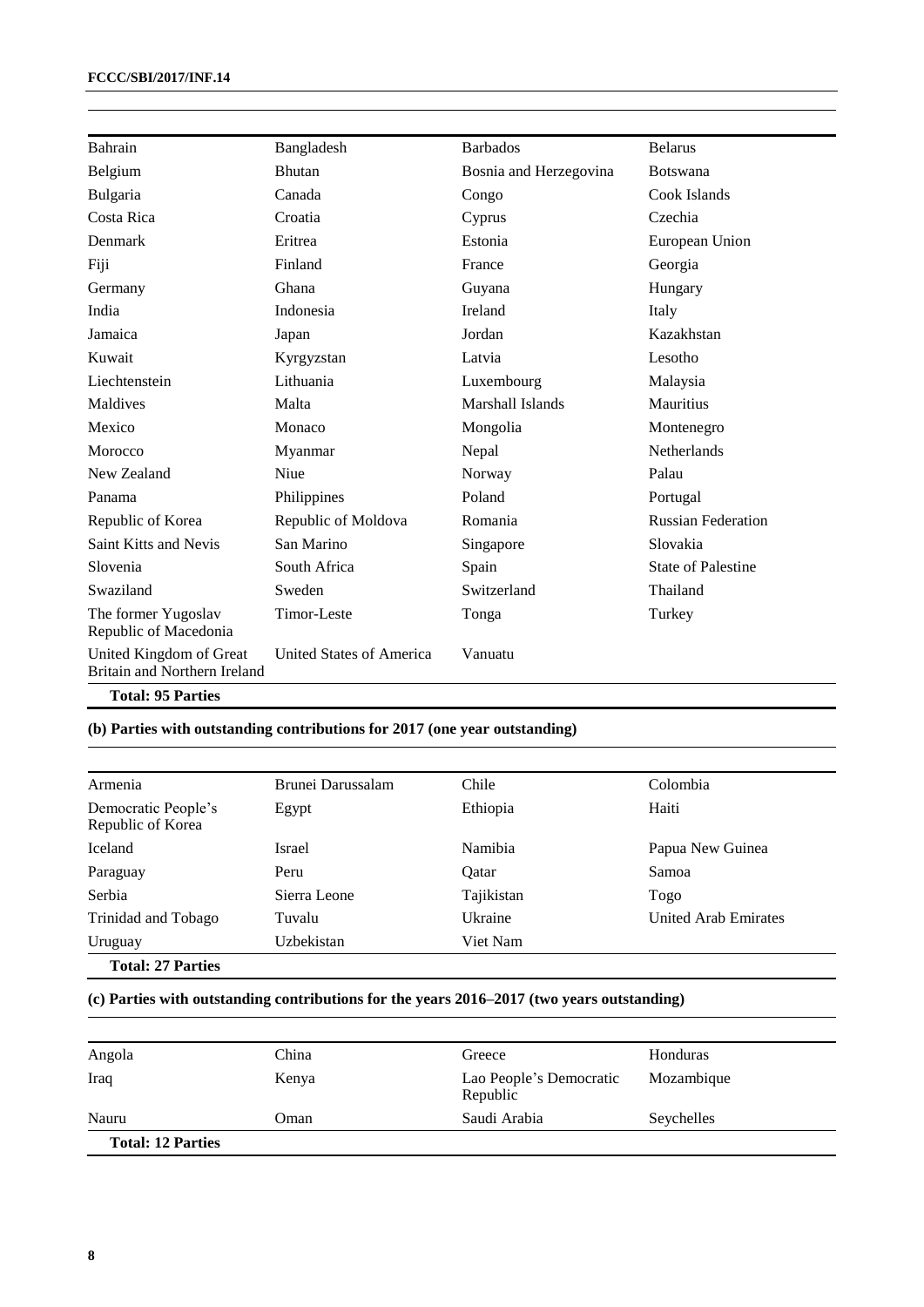| Afghanistan              | Antigua and Barbuda   | <b>Bolivia (Plurinational State</b><br>of)                                                   | Brazil                                |
|--------------------------|-----------------------|----------------------------------------------------------------------------------------------|---------------------------------------|
| Cabo Verde               | Cambodia              | El Salvador                                                                                  | Iran (Islamic Republic of)            |
| Mali                     | Pakistan              | Rwanda                                                                                       | Saint Lucia                           |
| Sri Lanka                | Tunisia               | Zambia                                                                                       |                                       |
| <b>Total: 15 Parties</b> |                       |                                                                                              |                                       |
|                          |                       | (e) Parties with outstanding contributions for the years 2014-2017 (four years outstanding)  |                                       |
| Central African Republic | Côte d'Ivoire         | Ecuador                                                                                      | Guatemala                             |
| Kiribati                 | South Sudan           | Suriname                                                                                     | Uganda                                |
| <b>Total: 8 Parties</b>  |                       |                                                                                              |                                       |
|                          |                       | (f) Parties with outstanding contributions for the years 2013-2017 (five years outstanding)  |                                       |
| <b>Belize</b>            | <b>Burkina Faso</b>   | Madagascar                                                                                   | Micronesia (Federated<br>States of)   |
| Senegal                  | Turkmenistan          |                                                                                              |                                       |
| <b>Total: 6 Parties</b>  |                       |                                                                                              |                                       |
|                          |                       | (g) Parties with outstanding contributions for the years 2012–2017 (six years outstanding)   |                                       |
| Gabon                    | Guinea                |                                                                                              |                                       |
| <b>Total: 2 Parties</b>  |                       |                                                                                              |                                       |
|                          |                       | (h) Parties with outstanding contributions for the years 2011-2017 (seven years outstanding) |                                       |
| Lebanon                  | Malawi                | Solomon Islands                                                                              | Venezuela (Bolivarian<br>Republic of) |
| <b>Total: 4 Parties</b>  |                       |                                                                                              |                                       |
|                          |                       | (i) Parties with outstanding contributions for the years 2010–2017 (eight years outstanding) |                                       |
| Cameroon                 | Cuba                  | <b>Equatorial Guinea</b>                                                                     | Gambia                                |
| Grenada                  | Somalia               | Sudan                                                                                        |                                       |
| <b>Total: 7 Parties</b>  |                       |                                                                                              |                                       |
| outstanding)             |                       | (j) Parties with outstanding contributions for the years 2004–2017 (between 9 and 14 years   |                                       |
| Benin                    | Comoros               | Democratic Republic of the<br>Congo                                                          | Djibouti                              |
| Dominican Republic       | Liberia               | Libya                                                                                        | Nicaragua                             |
| Nigeria                  | Sao Tome and Principe | Syrian Arab Republic                                                                         | United Republic of<br>Tanzania        |
|                          |                       |                                                                                              |                                       |

# **(d) Parties with outstanding contributions for the years 2015–2017 (three years outstanding)**

Zimbabwe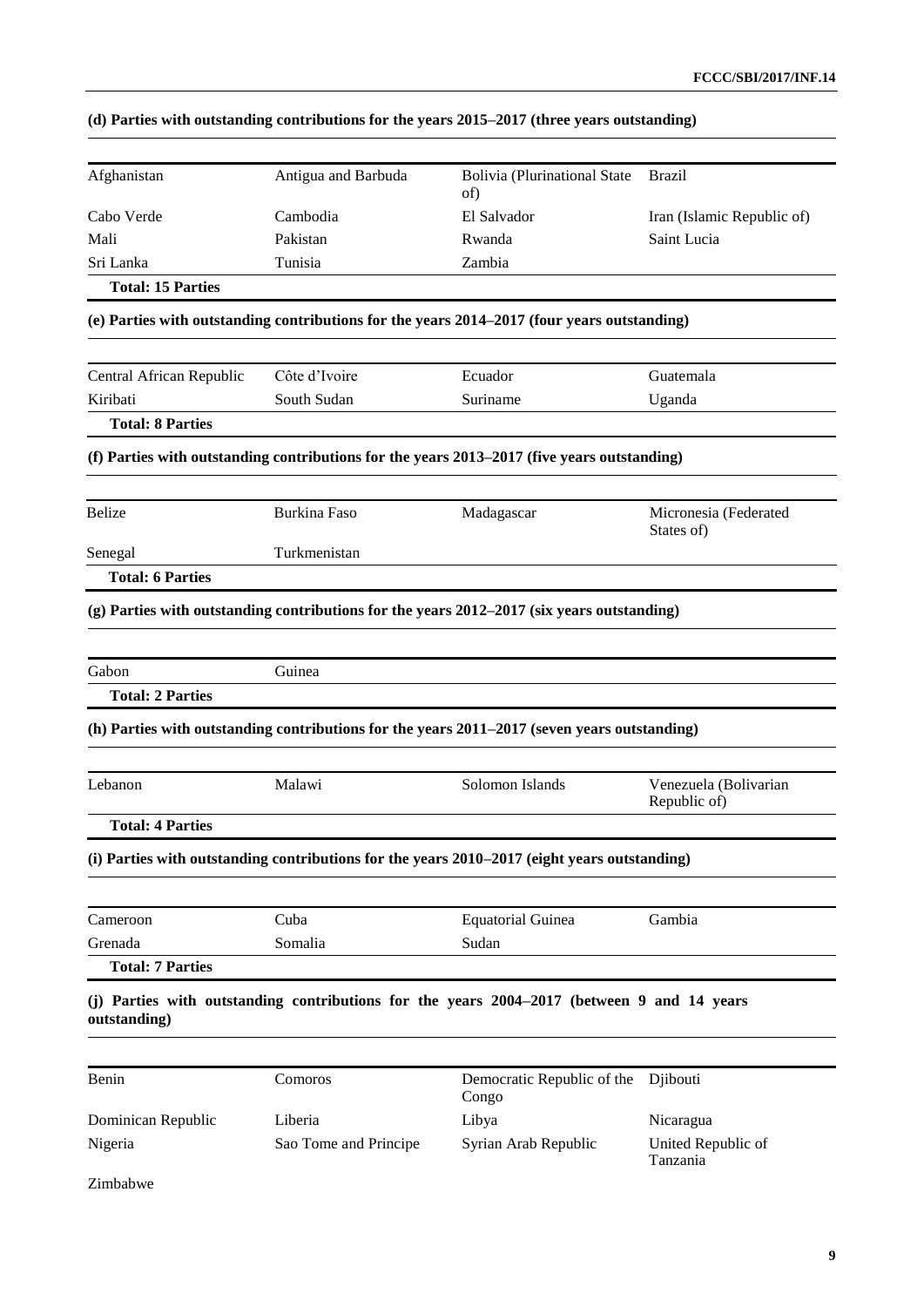#### **Total: 13 Parties**

#### **(k) Parties with outstanding contributions for the years 1996–2017 (15 or more years outstanding)**

| Burundi                 | Chad  | Dominica                                   | Guinea-Bissau |
|-------------------------|-------|--------------------------------------------|---------------|
| Mauritania              | Niger | Saint Vincent and the<br><b>Grenadines</b> | Yemen         |
| <b>Total: 8 Parties</b> |       |                                            |               |

*Note*: For the purpose of table 3, a Party is considered not to have a contribution outstanding for a particular year if the amount of the outstanding balance for that year is less than EUR 50.

#### Table 4

### **Trust Fund for the Core Budget of the UNFCCC (Kyoto Protocol)**

| Party                            | Arrears for<br>2010-2016 and<br>advances as at<br>31 December<br>2016 (EUR) | Indicative<br>contributions for Amount paid in<br>2017 (EUR) | 2017 (EUR) | Contributions<br>received in<br>advance for<br>future years<br>(EUR) | Outstanding<br>contributions for<br>2010-2017 as at<br>16 October 2017<br>(EUR) | Arrears for 2005-<br>2009 as at<br>16 October 2017<br>$(USD)$ (see table 5) |
|----------------------------------|-----------------------------------------------------------------------------|--------------------------------------------------------------|------------|----------------------------------------------------------------------|---------------------------------------------------------------------------------|-----------------------------------------------------------------------------|
| Afghanistan                      | 1538                                                                        | 596                                                          |            |                                                                      | 2 1 3 4                                                                         |                                                                             |
| Albania                          | (795)                                                                       | 795                                                          |            |                                                                      |                                                                                 |                                                                             |
| Algeria                          | (202)                                                                       | 16 006                                                       | 15 804     |                                                                      |                                                                                 |                                                                             |
| Angola                           | 1589                                                                        | 994                                                          |            |                                                                      | 2583                                                                            |                                                                             |
| Antigua and Barbuda              | 761                                                                         | 199                                                          |            |                                                                      | 960                                                                             |                                                                             |
| Argentina                        |                                                                             | 88 680                                                       |            |                                                                      | 88 680                                                                          |                                                                             |
| Armenia                          | (100)                                                                       | 596                                                          |            |                                                                      | 496                                                                             |                                                                             |
| Australia                        | (232 337)                                                                   | 232 337                                                      |            |                                                                      |                                                                                 |                                                                             |
| Austria                          |                                                                             | 71 580                                                       | 71580      |                                                                      |                                                                                 |                                                                             |
| Azerbaijan                       |                                                                             | 5 9 6 5                                                      | 5965       |                                                                      |                                                                                 |                                                                             |
| <b>Bahamas</b>                   |                                                                             | 1 3 9 2                                                      | 1 3 9 2    |                                                                      |                                                                                 |                                                                             |
| Bahrain                          | 4 3 6 8                                                                     | 4 3 7 4                                                      | 8719       |                                                                      | 23                                                                              |                                                                             |
| Bangladesh                       |                                                                             | 994                                                          | 994        |                                                                      |                                                                                 |                                                                             |
| <b>Barbados</b>                  | $\mathfrak{Z}$                                                              | 696                                                          | 696        |                                                                      | 3                                                                               |                                                                             |
| <b>Belarus</b>                   |                                                                             | 5 5 6 7                                                      | 5 5 3 7    |                                                                      | 30                                                                              |                                                                             |
| Belgium                          |                                                                             | 87 984                                                       | 87984      |                                                                      |                                                                                 |                                                                             |
| Belize                           | 316                                                                         | 77                                                           |            |                                                                      | 393                                                                             |                                                                             |
| Benin                            | 1984                                                                        | 298                                                          |            |                                                                      | 2 2 8 2                                                                         | 576                                                                         |
| Bhutan                           |                                                                             | 77                                                           | 77         |                                                                      |                                                                                 |                                                                             |
| Bolivia (Plurinational State of) | 2886                                                                        | 1 1 9 3                                                      | 1695       |                                                                      | 2 3 8 4                                                                         |                                                                             |
| Bosnia and Herzegovina           |                                                                             | 1 2 9 2                                                      | 1 2 9 2    |                                                                      |                                                                                 |                                                                             |
| Botswana                         |                                                                             | 1 3 9 2                                                      | 1 3 9 0    |                                                                      | $\overline{2}$                                                                  |                                                                             |
| <b>Brazil</b>                    | 664 472                                                                     | 380 070                                                      | 283 153    |                                                                      | 761 389                                                                         |                                                                             |
| Brunei Darussalam                | 5 3 9 0                                                                     | 2883                                                         | 5 3 9 0    |                                                                      | 2883                                                                            |                                                                             |
| Bulgaria                         |                                                                             | 4 4 7 4                                                      | 4474       |                                                                      |                                                                                 |                                                                             |
| Burkina Faso                     | 1513                                                                        | 398                                                          | 243        |                                                                      | 1668                                                                            |                                                                             |
| Burundi                          | 595                                                                         | 77                                                           |            |                                                                      | 672                                                                             | 489                                                                         |
| Cabo Verde                       | 150                                                                         | 77                                                           |            |                                                                      | 227                                                                             |                                                                             |
| Cambodia                         | 783                                                                         | 398                                                          |            |                                                                      | 1 1 8 1                                                                         |                                                                             |
| Cameroon                         | 7454                                                                        | 994                                                          |            |                                                                      | 8 4 4 8                                                                         | 503                                                                         |
| Central African Republic         | 221                                                                         | 77                                                           |            |                                                                      | 298                                                                             |                                                                             |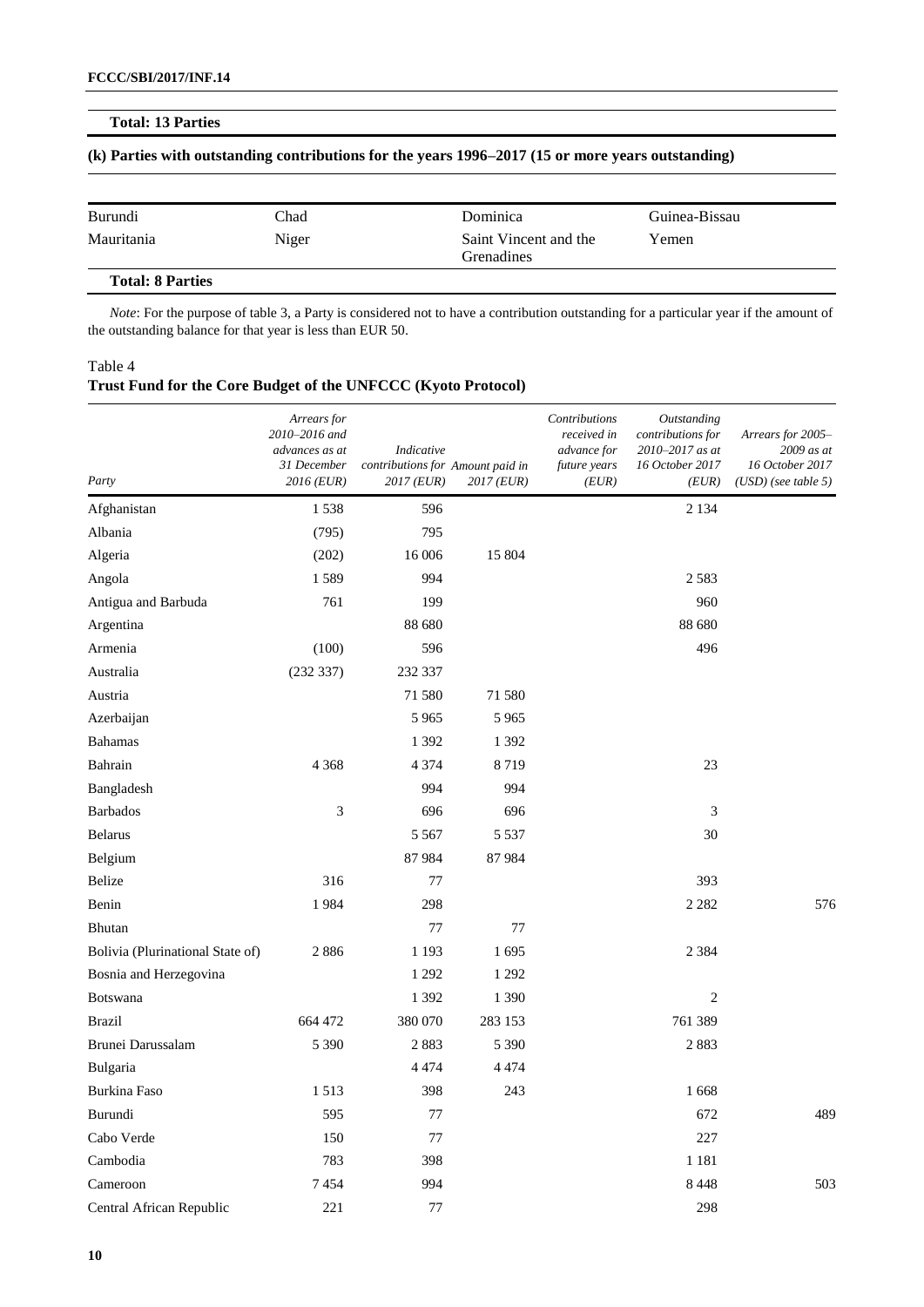| Party                                    | Arrears for<br>2010-2016 and<br>advances as at<br>31 December<br>2016 (EUR) | Indicative<br>contributions for Amount paid in<br>2017 (EUR) | $2017$ (EUR) | Contributions<br>received in<br>advance for<br>future years<br>(EUR) | Outstanding<br>contributions for<br>2010-2017 as at<br>16 October 2017<br>(EUR) | Arrears for 2005-<br>$2009$ as at<br>16 October 2017<br>$(USD)$ (see table 5) |
|------------------------------------------|-----------------------------------------------------------------------------|--------------------------------------------------------------|--------------|----------------------------------------------------------------------|---------------------------------------------------------------------------------|-------------------------------------------------------------------------------|
| Chad                                     | 1 620                                                                       | 497                                                          |              |                                                                      | 2 1 1 7                                                                         |                                                                               |
| Chile                                    | 6423                                                                        | 39 667                                                       | 46 090       |                                                                      |                                                                                 |                                                                               |
| China                                    | 274 832                                                                     | 787 479                                                      |              |                                                                      | 1 062 311                                                                       |                                                                               |
| Colombia                                 | 56 978                                                                      | 32 012                                                       | 56978        |                                                                      | 32 012                                                                          |                                                                               |
| Comoros                                  | 595                                                                         | 77                                                           |              |                                                                      | 672                                                                             | 92                                                                            |
| Congo                                    | 727                                                                         | 596                                                          | 1 3 2 2      |                                                                      | $\mathbf{1}$                                                                    |                                                                               |
| Cook Islands                             | (59)                                                                        | 77                                                           |              |                                                                      | 18                                                                              |                                                                               |
| Costa Rica                               | 4 6 6 6                                                                     | 4 6 7 3                                                      | 8467         |                                                                      | 872                                                                             |                                                                               |
| Côte d'Ivoire                            | 2965                                                                        | 895                                                          |              |                                                                      | 3 8 6 0                                                                         |                                                                               |
| Croatia                                  |                                                                             | 9842                                                         | 9842         |                                                                      |                                                                                 |                                                                               |
| Cuba                                     | 45 776                                                                      | 6462                                                         |              |                                                                      | 52 238                                                                          | 4493                                                                          |
| Cyprus                                   |                                                                             | 4 2 7 5                                                      | 4 2 7 5      |                                                                      |                                                                                 |                                                                               |
| Czechia                                  | (38403)                                                                     | 34 199                                                       |              | 4 2 0 4                                                              |                                                                                 |                                                                               |
| Democratic People's Republic<br>of Korea | 4 1 4 7                                                                     | 497                                                          | 4 1 4 7      |                                                                      | 497                                                                             |                                                                               |
| Democratic Republic of the<br>Congo      | 2480                                                                        | 795                                                          |              |                                                                      | 3 2 7 5                                                                         | 696                                                                           |
| Denmark                                  |                                                                             | 58 059                                                       | 58 059       |                                                                      |                                                                                 |                                                                               |
| Djibouti                                 | 595                                                                         | 77                                                           |              |                                                                      | 672                                                                             | 158                                                                           |
| Dominica                                 | 595                                                                         | 77                                                           |              |                                                                      | 672                                                                             | 474                                                                           |
| Dominican Republic                       | 29 004                                                                      | 4573                                                         |              |                                                                      | 33 577                                                                          | 12 12 8                                                                       |
| Ecuador                                  | 14 940                                                                      | 6 6 6 1                                                      |              |                                                                      | 21 601                                                                          |                                                                               |
| Egypt                                    | 15 090                                                                      | 15 11 1                                                      | 15 090       |                                                                      | 15 111                                                                          |                                                                               |
| El Salvador                              | 7 1 9 4                                                                     | 1 3 9 2                                                      | 4 7 7 4      |                                                                      | 3812                                                                            |                                                                               |
| <b>Equatorial Guinea</b>                 | 5 8 3 5                                                                     | 994                                                          |              |                                                                      | 6829                                                                            | 23                                                                            |
| Eritrea                                  | (76)                                                                        | 77                                                           |              |                                                                      | $\mathbf{1}$                                                                    |                                                                               |
| Estonia                                  |                                                                             | 3 7 7 8                                                      | 3 7 7 8      |                                                                      |                                                                                 |                                                                               |
| Ethiopia                                 |                                                                             | 994                                                          |              |                                                                      | 994                                                                             |                                                                               |
| European Union                           |                                                                             | 191 350                                                      | 191 350      |                                                                      |                                                                                 |                                                                               |
| Fiji                                     | 24                                                                          | 298                                                          | 308          |                                                                      | 14                                                                              |                                                                               |
| Finland                                  | (45334)                                                                     | 45 334                                                       |              |                                                                      |                                                                                 |                                                                               |
| France                                   |                                                                             | 483 066                                                      | 483 066      |                                                                      |                                                                                 |                                                                               |
| Gabon                                    | 9721                                                                        | 1690                                                         |              |                                                                      | 11411                                                                           |                                                                               |
| Gambia                                   | 595                                                                         | 77                                                           |              |                                                                      | 672                                                                             |                                                                               |
| Georgia                                  |                                                                             | 795                                                          | 795          |                                                                      |                                                                                 |                                                                               |
| Germany                                  | (75285)                                                                     | 635 174                                                      | 559 889      |                                                                      |                                                                                 |                                                                               |
| Ghana                                    |                                                                             | 1591                                                         | 1591         |                                                                      |                                                                                 |                                                                               |
| Greece                                   | 108 370                                                                     | 46 825                                                       | 61 612       |                                                                      | 93 583                                                                          |                                                                               |
| Grenada                                  | 595                                                                         | $77 \,$                                                      |              |                                                                      | 672                                                                             |                                                                               |
| Guatemala                                | 7866                                                                        | 2784                                                         |              |                                                                      | 10 650                                                                          |                                                                               |
| Guinea                                   | 807                                                                         | 199                                                          |              |                                                                      | 1 0 0 6                                                                         |                                                                               |
| Guinea-Bissau                            | 595                                                                         | 77                                                           |              |                                                                      | 672                                                                             | 409                                                                           |
| Guyana                                   | (199)                                                                       | 199                                                          |              |                                                                      |                                                                                 |                                                                               |
| Haiti                                    | 1984                                                                        | 298                                                          | 1964         |                                                                      | 318                                                                             |                                                                               |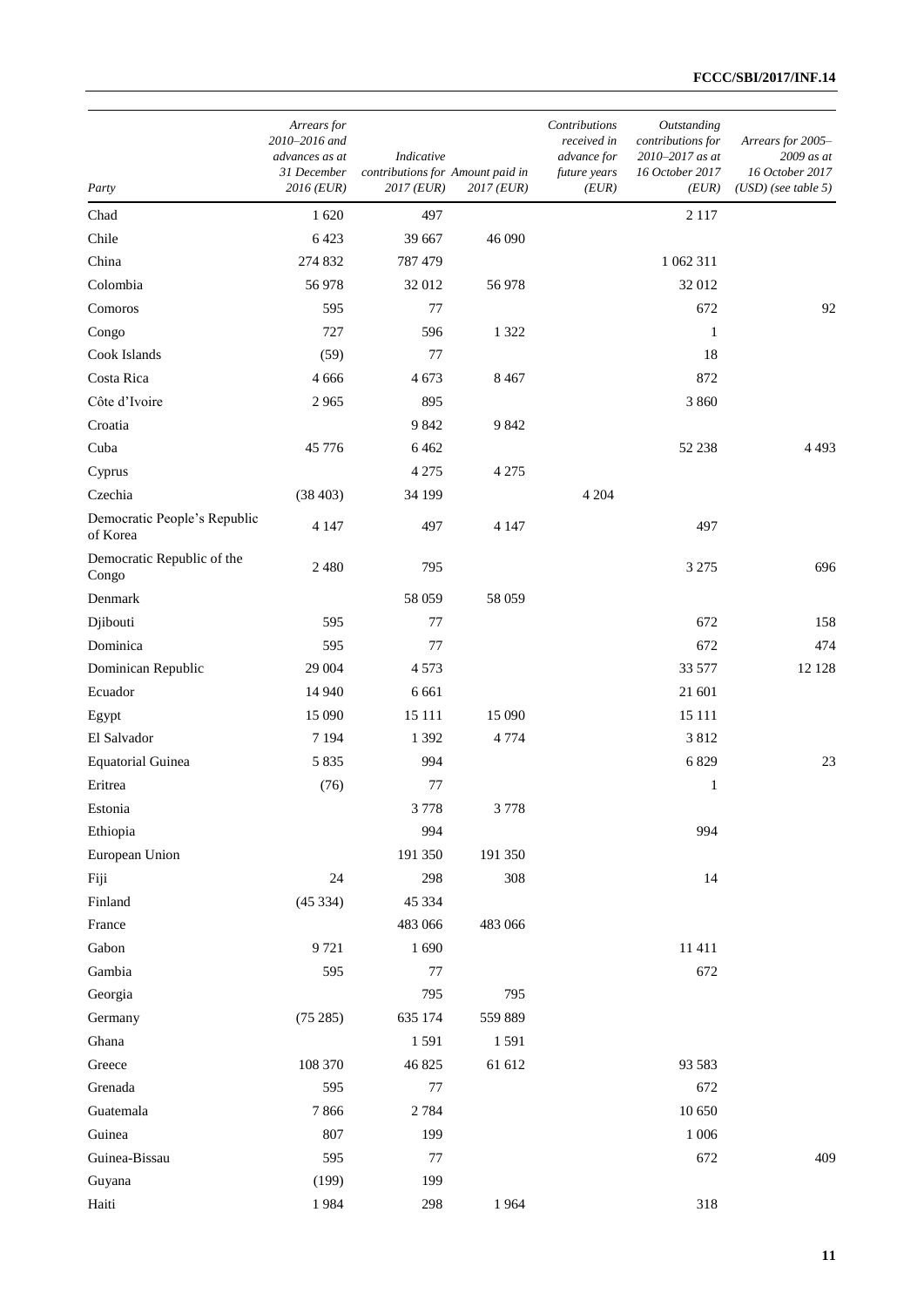| Party                               | Arrears for<br>2010-2016 and<br>advances as at<br>31 December<br>2016 (EUR) | Indicative<br>contributions for Amount paid in<br>$2017$ (EUR) | 2017 (EUR) | Contributions<br>received in<br>advance for<br>future years<br>(EUR) | Outstanding<br>contributions for<br>2010-2017 as at<br>16 October 2017<br>(EUR) | Arrears for 2005-<br>2009 as at<br>16 October 2017<br>$(USD)$ (see table 5) |
|-------------------------------------|-----------------------------------------------------------------------------|----------------------------------------------------------------|------------|----------------------------------------------------------------------|---------------------------------------------------------------------------------|-----------------------------------------------------------------------------|
| Honduras                            | 794                                                                         | 795                                                            | 826        |                                                                      | 763                                                                             |                                                                             |
| Hungary                             | (89)                                                                        | 16 006                                                         | 15917      |                                                                      |                                                                                 |                                                                             |
| Iceland                             | 12                                                                          | 2 2 8 7                                                        | 2 2 9 9    |                                                                      |                                                                                 |                                                                             |
| India                               | 30                                                                          | 73 270                                                         | 73 230     |                                                                      | 70                                                                              |                                                                             |
| Indonesia                           |                                                                             | 50 106                                                         | 50 106     |                                                                      |                                                                                 |                                                                             |
| Iran (Islamic Republic of)          | 140 644                                                                     | 46 825                                                         | 59 507     |                                                                      | 127 962                                                                         |                                                                             |
| Iraq                                | 19 3 82                                                                     | 12 8 25                                                        | 6576       |                                                                      | 25 631                                                                          |                                                                             |
| Ireland                             | (8277)                                                                      | 33 30 5                                                        | 25 0 28    |                                                                      |                                                                                 |                                                                             |
| Israel                              | 9 6 0 4                                                                     | 42 749                                                         | 9604       |                                                                      | 42749                                                                           |                                                                             |
| Italy                               | (260 830)                                                                   | 372 614                                                        | 111784     |                                                                      |                                                                                 |                                                                             |
| Jamaica                             |                                                                             | 895                                                            | 1790       | 895                                                                  |                                                                                 |                                                                             |
| Japan                               |                                                                             | 962 353                                                        | 962 353    |                                                                      |                                                                                 |                                                                             |
| Jordan                              |                                                                             | 1988                                                           | 1988       |                                                                      |                                                                                 |                                                                             |
| Kazakhstan                          | (18989)                                                                     | 18 9 89                                                        |            |                                                                      |                                                                                 |                                                                             |
| Kenya                               | 1812                                                                        | 1790                                                           |            |                                                                      | 3 602                                                                           |                                                                             |
| Kiribati                            | 221                                                                         | 77                                                             |            |                                                                      | 298                                                                             |                                                                             |
| Kuwait                              |                                                                             | 28 3 34                                                        | 28 3 34    |                                                                      |                                                                                 |                                                                             |
| Kyrgyzstan                          | 12                                                                          | 199                                                            | 199        |                                                                      | 12                                                                              |                                                                             |
| Lao People's Democratic<br>Republic | 99                                                                          | 298                                                            |            |                                                                      | 397                                                                             |                                                                             |
| Latvia                              |                                                                             | 4971                                                           | 4971       |                                                                      |                                                                                 |                                                                             |
| Lebanon                             | 25 633                                                                      | 4573                                                           | 3 1 6 7    |                                                                      | 27 039                                                                          |                                                                             |
| Lesotho                             |                                                                             | 77                                                             | 77         |                                                                      |                                                                                 |                                                                             |
| Liberia                             | 595                                                                         | 77                                                             |            |                                                                      | 672                                                                             | 489                                                                         |
| Libya                               | 88 5 29                                                                     | 12 4 27                                                        |            |                                                                      | 100 956                                                                         | 22 982                                                                      |
| Liechtenstein                       |                                                                             | 696                                                            | 696        |                                                                      |                                                                                 |                                                                             |
| Lithuania                           |                                                                             | 7 1 5 8                                                        | 7 1 5 8    |                                                                      |                                                                                 |                                                                             |
| Luxembourg                          |                                                                             | 6 3 6 3                                                        | 6 3 6 3    |                                                                      |                                                                                 |                                                                             |
| Madagascar                          | 1 2 2 2                                                                     | 298                                                            |            |                                                                      | 1520                                                                            |                                                                             |
| Malawi                              | 1 0 4 2                                                                     | 199                                                            |            |                                                                      | 1 2 4 1                                                                         |                                                                             |
| Malaysia                            | $73\,$                                                                      | 32 012                                                         | 31974      |                                                                      | 111                                                                             |                                                                             |
| Maldives                            | (125)                                                                       | 199                                                            | 74         |                                                                      |                                                                                 |                                                                             |
| Mali                                | 684                                                                         | 298                                                            |            |                                                                      | 982                                                                             |                                                                             |
| Malta                               |                                                                             | 1591                                                           | 1591       |                                                                      |                                                                                 |                                                                             |
| Marshall Islands                    | 324                                                                         | 77                                                             | 393        |                                                                      | 8                                                                               |                                                                             |
| Mauritania                          | 1 0 4 2                                                                     | 199                                                            |            |                                                                      | 1 2 4 1                                                                         | 440                                                                         |
| Mauritius                           | (1193)                                                                      | 1 1 9 3                                                        |            |                                                                      |                                                                                 |                                                                             |
| Mexico                              |                                                                             | 142 663                                                        | 142 663    |                                                                      |                                                                                 |                                                                             |
| Micronesia (Federated States<br>of) | 318                                                                         | 77                                                             |            |                                                                      | 395                                                                             |                                                                             |
| Monaco                              | (199)                                                                       | 994                                                            | 795        |                                                                      |                                                                                 |                                                                             |
| Mongolia                            | $10\,$                                                                      | 497                                                            | 502        |                                                                      | 5                                                                               |                                                                             |
| Montenegro                          | (100)                                                                       | 398                                                            | 298        |                                                                      |                                                                                 |                                                                             |
| Morocco                             | 167                                                                         | 5 3 6 9                                                        | 5 5 3 6    |                                                                      |                                                                                 |                                                                             |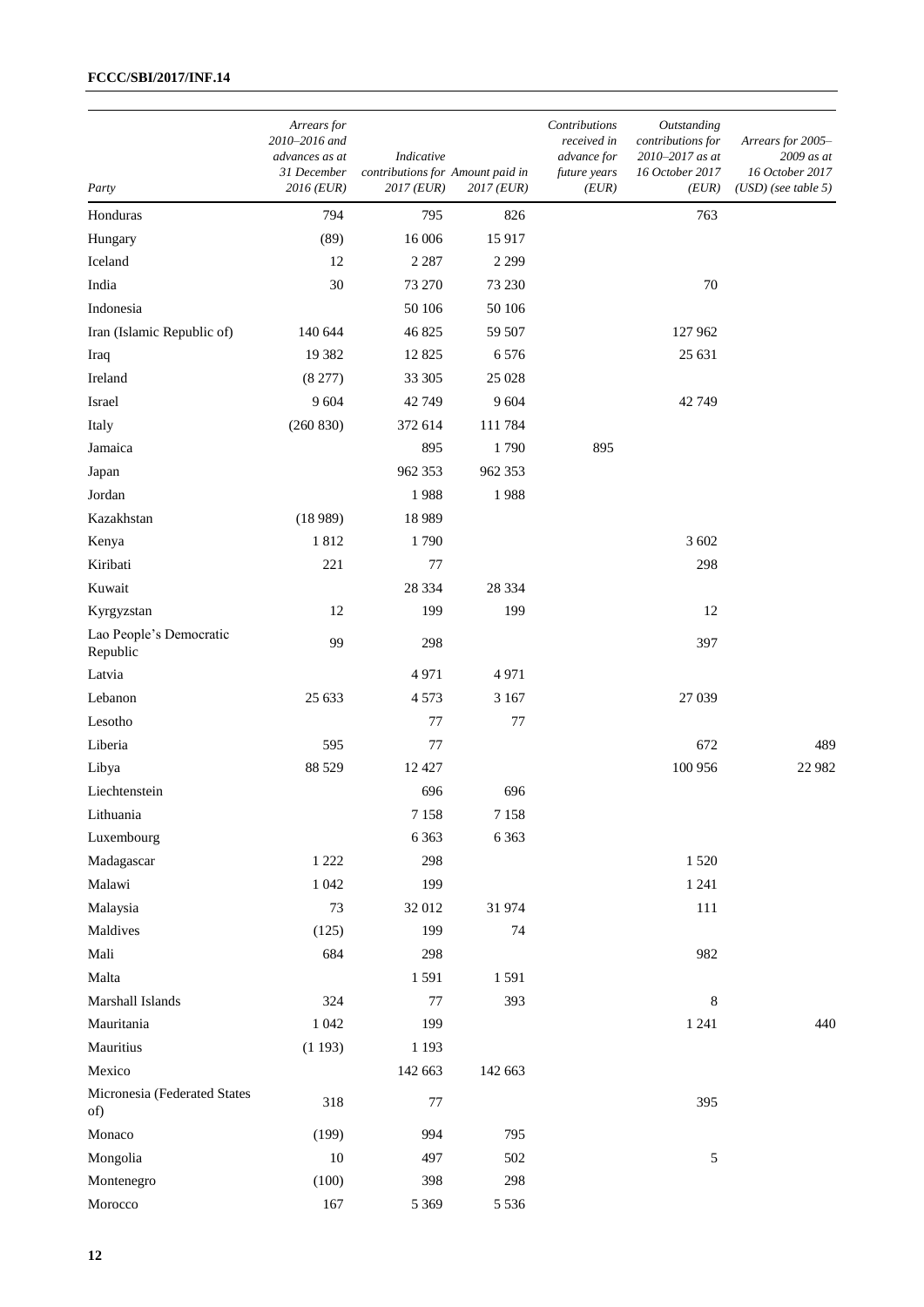| Party                               | Arrears for<br>2010-2016 and<br>advances as at<br>31 December<br>2016 (EUR) | Indicative<br>contributions for Amount paid in<br>2017 (EUR) | $2017$ (EUR) | Contributions<br>received in<br>advance for<br>future years<br>(EUR) | Outstanding<br>contributions for<br>2010-2017 as at<br>16 October 2017<br>(EUR) | Arrears for 2005-<br>2009 as at<br>16 October 2017<br>$(USD)$ (see table 5) |
|-------------------------------------|-----------------------------------------------------------------------------|--------------------------------------------------------------|--------------|----------------------------------------------------------------------|---------------------------------------------------------------------------------|-----------------------------------------------------------------------------|
| Mozambique                          | 687                                                                         | 398                                                          | 290          |                                                                      | 795                                                                             |                                                                             |
| Myanmar                             |                                                                             | 994                                                          | 979          |                                                                      | 15                                                                              |                                                                             |
| Namibia                             | 1959                                                                        | 994                                                          | 997          |                                                                      | 1956                                                                            |                                                                             |
| Nauru                               | 76                                                                          | 77                                                           |              |                                                                      | 153                                                                             |                                                                             |
| Nepal                               |                                                                             | 596                                                          | 552          |                                                                      | 44                                                                              |                                                                             |
| Netherlands                         | (147336)                                                                    | 147 336                                                      |              |                                                                      |                                                                                 |                                                                             |
| New Zealand                         | (26611)                                                                     | 26 644                                                       |              |                                                                      | 33                                                                              |                                                                             |
| Nicaragua                           | 2083                                                                        | 398                                                          |              |                                                                      | 2481                                                                            | 885                                                                         |
| Niger                               | 1 3 2 3                                                                     | 199                                                          |              |                                                                      | 1522                                                                            | 489                                                                         |
| Nigeria                             | 67 937                                                                      | 20778                                                        |              |                                                                      | 88715                                                                           | 16721                                                                       |
| Niue                                | 180                                                                         | 77                                                           | 235          |                                                                      | 22                                                                              |                                                                             |
| Norway                              | (274)                                                                       | 84 405                                                       | 84 131       |                                                                      |                                                                                 |                                                                             |
| Oman                                | 11 218                                                                      | 11 234                                                       | 22 4 5 2     |                                                                      |                                                                                 |                                                                             |
| Pakistan                            | 29 26 5                                                                     | 9 2 4 6                                                      | 9 4 9 0      |                                                                      | 29 021                                                                          |                                                                             |
| Palau                               | (68)                                                                        | 77                                                           |              |                                                                      | 9                                                                               |                                                                             |
| Panama                              |                                                                             | 3 3 8 0                                                      | 699          |                                                                      | 2681                                                                            |                                                                             |
| Papua New Guinea                    | 964                                                                         | 398                                                          | 868          |                                                                      | 494                                                                             |                                                                             |
| Paraguay                            | 61                                                                          | 1 3 9 2                                                      |              |                                                                      | 1453                                                                            |                                                                             |
| Peru                                |                                                                             | 13 5 21                                                      |              |                                                                      | 13 5 21                                                                         |                                                                             |
| Philippines                         |                                                                             | 16 404                                                       | 16 404       |                                                                      |                                                                                 |                                                                             |
| Poland                              | (83609)                                                                     | 83 609                                                       |              |                                                                      |                                                                                 |                                                                             |
| Portugal                            |                                                                             | 38 971                                                       | 38 971       |                                                                      |                                                                                 |                                                                             |
| Qatar                               | 85 614                                                                      | 26 743                                                       | 85 541       |                                                                      | 26816                                                                           |                                                                             |
| Republic of Korea                   | (202 711)                                                                   | 202 711                                                      |              |                                                                      |                                                                                 |                                                                             |
| Republic of Moldova                 |                                                                             | 398                                                          | 398          |                                                                      |                                                                                 |                                                                             |
| Romania                             |                                                                             | 18 29 3                                                      | 18 29 3      |                                                                      |                                                                                 |                                                                             |
| <b>Russian Federation</b>           |                                                                             | 306 999                                                      | 306 999      |                                                                      |                                                                                 |                                                                             |
| Rwanda                              | 416                                                                         | 199                                                          |              |                                                                      | 615                                                                             |                                                                             |
| Saint Kitts and Nevis               | (63)                                                                        | 77                                                           |              |                                                                      | 14                                                                              |                                                                             |
| Saint Lucia                         | 150                                                                         | 77                                                           |              |                                                                      | 227                                                                             |                                                                             |
| Saint Vincent and the<br>Grenadines | 595                                                                         | 77                                                           |              |                                                                      | 672                                                                             | 480                                                                         |
| Samoa                               | 18                                                                          | 77                                                           |              |                                                                      | 95                                                                              |                                                                             |
| San Marino                          |                                                                             | 298                                                          | 298          |                                                                      |                                                                                 |                                                                             |
| Sao Tome and Principe               | 595                                                                         | 77                                                           |              |                                                                      | 672                                                                             | 130                                                                         |
| Saudi Arabia                        | 113914                                                                      | 113 932                                                      | 113 840      |                                                                      | 114 006                                                                         |                                                                             |
| Senegal                             | 2458                                                                        | 497                                                          | 276          |                                                                      | 2679                                                                            |                                                                             |
| Serbia                              |                                                                             | 3 1 8 1                                                      | 3 1 8 1      |                                                                      |                                                                                 |                                                                             |
| Seychelles                          | 76                                                                          | 77                                                           |              |                                                                      | 153                                                                             |                                                                             |
| Sierra Leone                        | 50                                                                          | 77                                                           |              |                                                                      | 127                                                                             |                                                                             |
| Singapore                           | (44439)                                                                     | 44 4 39                                                      |              |                                                                      |                                                                                 |                                                                             |
| Slovakia                            | (15907)                                                                     | 15 907                                                       |              |                                                                      |                                                                                 |                                                                             |
| Slovenia                            |                                                                             | 8 3 5 1                                                      | 8 3 5 1      |                                                                      |                                                                                 |                                                                             |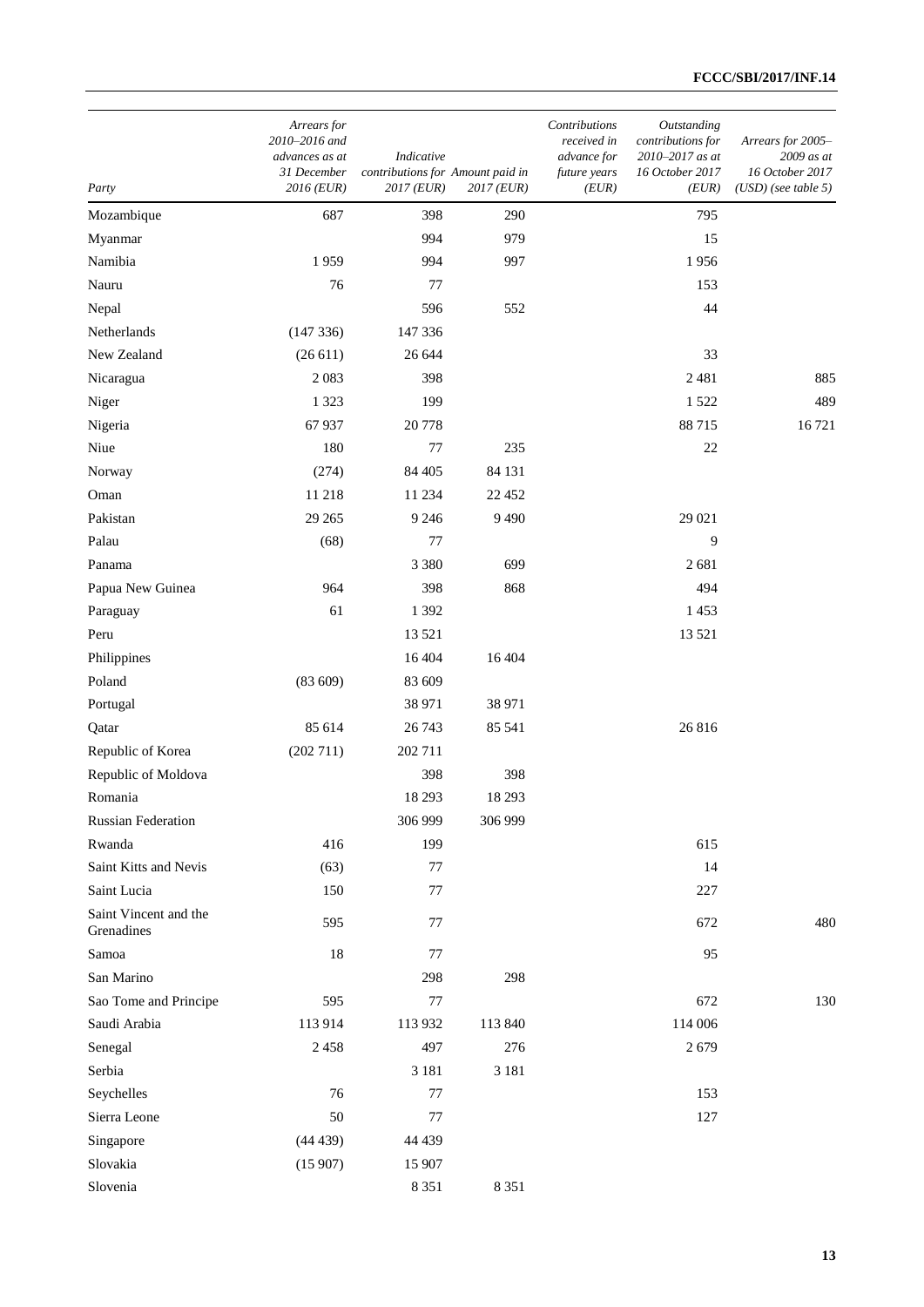| Party                                                   | Arrears for<br>2010-2016 and<br>advances as at<br>31 December<br>$2016$ (EUR) | Indicative<br>contributions for Amount paid in<br>$2017$ (EUR) | 2017 (EUR)   | Contributions<br>received in<br>advance for<br>future years<br>(EUR) | Outstanding<br>contributions for<br>2010-2017 as at<br>16 October 2017<br>(EUR) | Arrears for 2005-<br>2009 as at<br>16 October 2017<br>$(USD)$ (see table 5) |
|---------------------------------------------------------|-------------------------------------------------------------------------------|----------------------------------------------------------------|--------------|----------------------------------------------------------------------|---------------------------------------------------------------------------------|-----------------------------------------------------------------------------|
| Solomon Islands                                         | 499                                                                           | 77                                                             |              |                                                                      | 576                                                                             |                                                                             |
| Somalia                                                 | 515                                                                           | 77                                                             |              |                                                                      | 592                                                                             |                                                                             |
| South Africa                                            | (36188)                                                                       | 36 188                                                         |              |                                                                      |                                                                                 |                                                                             |
| Spain                                                   |                                                                               | 242 875                                                        | 242 875      |                                                                      |                                                                                 |                                                                             |
| Sri Lanka                                               | 5 4 9 2                                                                       | 3 0 8 2                                                        |              |                                                                      | 8 5 7 4                                                                         |                                                                             |
| Sudan                                                   | 5835                                                                          | 994                                                            |              |                                                                      | 6829                                                                            |                                                                             |
| Suriname                                                | 1 2 6 1                                                                       | 596                                                            |              |                                                                      | 1857                                                                            |                                                                             |
| Swaziland                                               | (99)                                                                          | 199                                                            | 100          |                                                                      |                                                                                 |                                                                             |
| Sweden                                                  |                                                                               | 95 042                                                         | 95 042       |                                                                      |                                                                                 |                                                                             |
| Switzerland                                             |                                                                               | 113 335                                                        | 113 335      |                                                                      |                                                                                 |                                                                             |
| Syrian Arab Republic                                    | 19519                                                                         | 2 3 8 6                                                        |              |                                                                      | 21 905                                                                          | 4490                                                                        |
| Tajikistan                                              | 397                                                                           | 398                                                            |              |                                                                      | 795                                                                             |                                                                             |
| Thailand                                                | (22917)                                                                       | 28 9 30                                                        |              |                                                                      | 6013                                                                            |                                                                             |
| The former Yugoslav Republic<br>of Macedonia            | 12                                                                            | 696                                                            | 696          |                                                                      | 12                                                                              |                                                                             |
| Timor-Leste                                             |                                                                               | 298                                                            | 298          |                                                                      |                                                                                 |                                                                             |
| Togo                                                    | 15                                                                            | 77                                                             |              |                                                                      | 92                                                                              |                                                                             |
| Tonga                                                   | 595                                                                           | 77                                                             | 657          |                                                                      | 15                                                                              |                                                                             |
| Trinidad and Tobago                                     |                                                                               | 3 3 8 0                                                        |              |                                                                      | 3 3 8 0                                                                         |                                                                             |
| Tunisia                                                 | 7691                                                                          | 2784                                                           |              |                                                                      | 10475                                                                           |                                                                             |
| Turkey                                                  |                                                                               | 101 206                                                        | 101 206      |                                                                      |                                                                                 |                                                                             |
| Turkmenistan                                            | 8 6 22                                                                        | 2585                                                           |              |                                                                      | 11 207                                                                          |                                                                             |
| Tuvalu                                                  |                                                                               | 77                                                             |              |                                                                      | 77                                                                              |                                                                             |
| Uganda                                                  | 2579                                                                          | 895                                                            |              |                                                                      | 3 4 7 4                                                                         |                                                                             |
| Ukraine                                                 |                                                                               | 10 240                                                         |              |                                                                      | 10 240                                                                          |                                                                             |
| <b>United Arab Emirates</b>                             | $\mathbf{2}$                                                                  | 60 048                                                         |              |                                                                      | 60 050                                                                          |                                                                             |
| United Kingdom of Great<br>Britain and Northern Ireland |                                                                               | 443 697                                                        | 443 697      |                                                                      |                                                                                 |                                                                             |
| United Republic of Tanzania                             | 5 6 4 6                                                                       | 994                                                            |              |                                                                      | 6 6 4 0                                                                         | 2 1 1 7                                                                     |
| Uruguay                                                 | 12 865                                                                        | 7854                                                           | 20719        |                                                                      |                                                                                 |                                                                             |
| Uzbekistan                                              | 833                                                                           | 2 2 8 7                                                        | 3 1 2 0      |                                                                      |                                                                                 |                                                                             |
| Vanuatu                                                 | (76)                                                                          | 77                                                             | $\mathbf{1}$ |                                                                      |                                                                                 |                                                                             |
| Venezuela (Bolivarian<br>Republic of)                   | 314 886                                                                       | 56 767                                                         |              |                                                                      | 371 653                                                                         |                                                                             |
| Viet Nam                                                |                                                                               | 5766                                                           |              |                                                                      | 5766                                                                            |                                                                             |
| Yemen                                                   | 5 8 3 5                                                                       | 994                                                            |              |                                                                      | 6829                                                                            | 3 5 7 4                                                                     |
| Zambia                                                  | 1 2 8 6                                                                       | 696                                                            |              |                                                                      | 1982                                                                            |                                                                             |
| Zimbabwe                                                | $1\ 802$                                                                      | 398                                                            |              |                                                                      | 2 2 0 0                                                                         |                                                                             |
| <b>Total</b>                                            | 1 044 227                                                                     | 7 654 000                                                      | 5 300 572    | 5 0 9 9                                                              | 3 402 754                                                                       | 72838                                                                       |

*Note*: Figures in parentheses indicate credits, which will be regarded as advance payments against contributions for future years.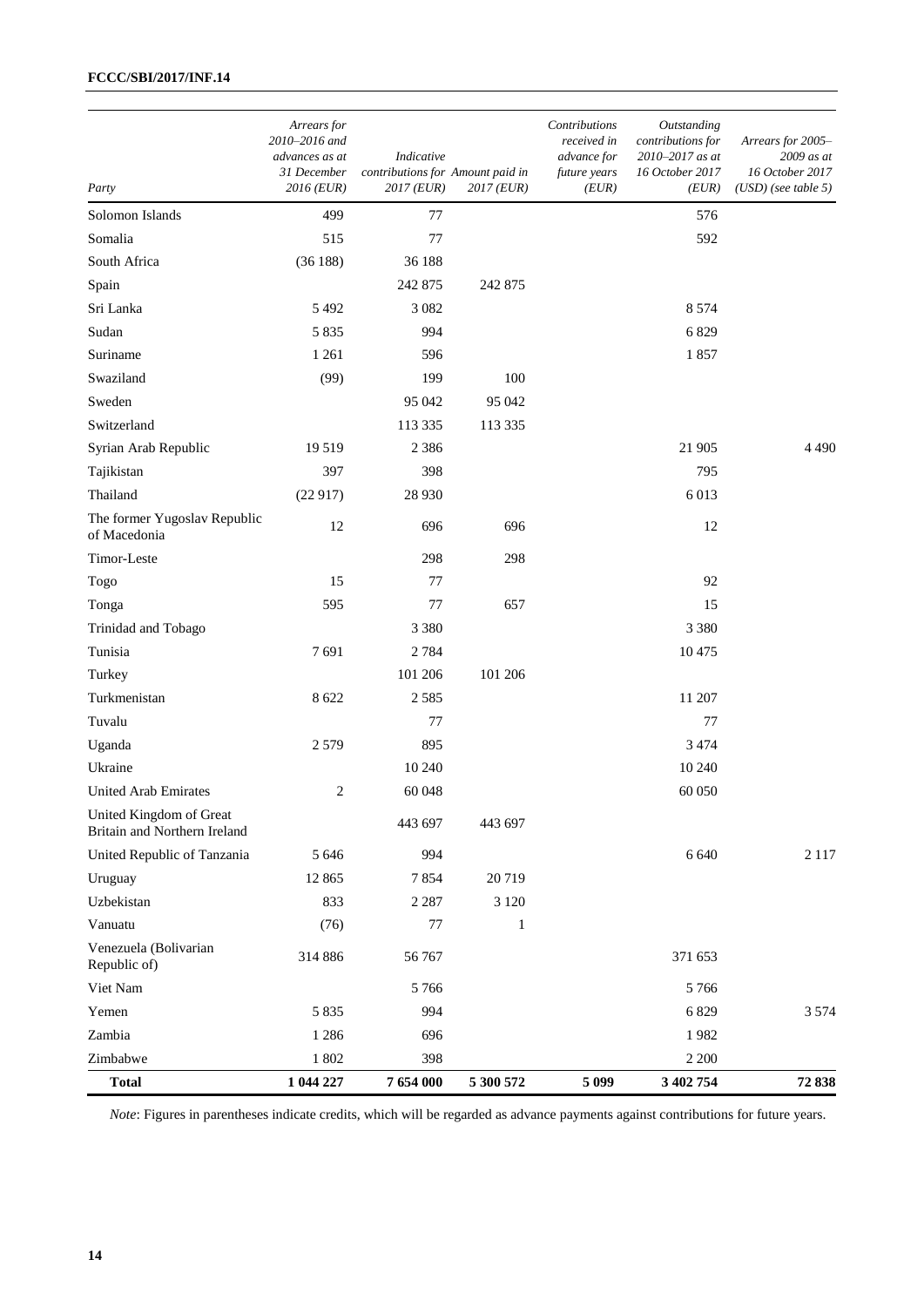## **Trust Fund for the Core Budget of the UNFCCC (Kyoto Protocol): status of outstanding contributions for the years 2005–2009**

(United States dollars)

| Party                               | Arrears for 2005-<br>2009 and advances as<br>at 31 December 2016 | Amount paid | Amount converted<br>into euros and offset<br>against euro<br>in 2017 contributions for 2017 | Contributions<br>received in advance<br>for future years | Arrears as at<br>16 October 2017 |
|-------------------------------------|------------------------------------------------------------------|-------------|---------------------------------------------------------------------------------------------|----------------------------------------------------------|----------------------------------|
| Algeria                             |                                                                  | 120         |                                                                                             | 120                                                      |                                  |
| Benin                               | 576                                                              |             |                                                                                             |                                                          | 576                              |
| Burundi                             | 489                                                              |             |                                                                                             |                                                          | 489                              |
| Cameroon                            | 503                                                              |             |                                                                                             |                                                          | 503                              |
| Comoros                             | 92                                                               |             |                                                                                             |                                                          | 92                               |
| Cuba                                | 4 4 9 3                                                          |             |                                                                                             |                                                          | 4 4 9 3                          |
| Democratic Republic of the<br>Congo | 696                                                              |             |                                                                                             |                                                          | 696                              |
| Djibouti                            | 158                                                              |             |                                                                                             |                                                          | 158                              |
| Dominica                            | 474                                                              |             |                                                                                             |                                                          | 474                              |
| Dominican Republic                  | 12 128                                                           |             |                                                                                             |                                                          | 12 12 8                          |
| <b>Equatorial Guinea</b>            | 23                                                               |             |                                                                                             |                                                          | 23                               |
| Guinea-Bissau                       | 409                                                              |             |                                                                                             |                                                          | 409                              |
| Guyana                              | (2380)                                                           |             | 205                                                                                         | 2 1 7 5                                                  |                                  |
| Haiti                               | 227                                                              | 227         |                                                                                             |                                                          |                                  |
| Liberia                             | 489                                                              |             |                                                                                             |                                                          | 489                              |
| Libya                               | 22 982                                                           |             |                                                                                             |                                                          | 22 9 82                          |
| Mauritania                          | 440                                                              |             |                                                                                             |                                                          | 440                              |
| Nicaragua                           | 885                                                              |             |                                                                                             |                                                          | 885                              |
| Niger                               | 489                                                              |             |                                                                                             |                                                          | 489                              |
| Nigeria                             | 16721                                                            |             |                                                                                             |                                                          | 16721                            |
| Saint Vincent and the<br>Grenadines | 480                                                              |             |                                                                                             |                                                          | 480                              |
| Sao Tome and Principe               | 130                                                              |             |                                                                                             |                                                          | 130                              |
| Syrian Arab Republic                | 4 4 9 0                                                          |             |                                                                                             |                                                          | 4490                             |
| Tonga                               | 157                                                              | 157         |                                                                                             |                                                          |                                  |
| United Republic of Tanzania         | 2 1 1 7                                                          |             |                                                                                             |                                                          | 2 1 1 7                          |
| Yemen                               | 3 5 7 4                                                          |             |                                                                                             |                                                          | 3 5 7 4                          |
| <b>Total</b>                        | 70 842                                                           | 504         | 205                                                                                         | 2 2 9 5                                                  | 72838                            |

*Note*: Figures in parentheses indicate credits, which will be regarded as advance payments against contributions for future years.

### Table 6

### **List of Parties according to their status of contributions to the Trust Fund for the Core Budget of the UNFCCC (Kyoto Protocol) as at 16 October 2017**

### **(a) Parties that have paid contributions up to and including 2017**

| Albania                | Algeria         | Australia       | Austria       |
|------------------------|-----------------|-----------------|---------------|
| Azerbaijan             | <b>Bahamas</b>  | Bahrain         | Bangladesh    |
| <b>Barbados</b>        | <b>Belarus</b>  | Belgium         | <b>Bhutan</b> |
| Bosnia and Herzegovina | <b>Botswana</b> | <b>Bulgaria</b> | Chile         |
| Congo                  | Cook Islands    | Croatia         | Cyprus        |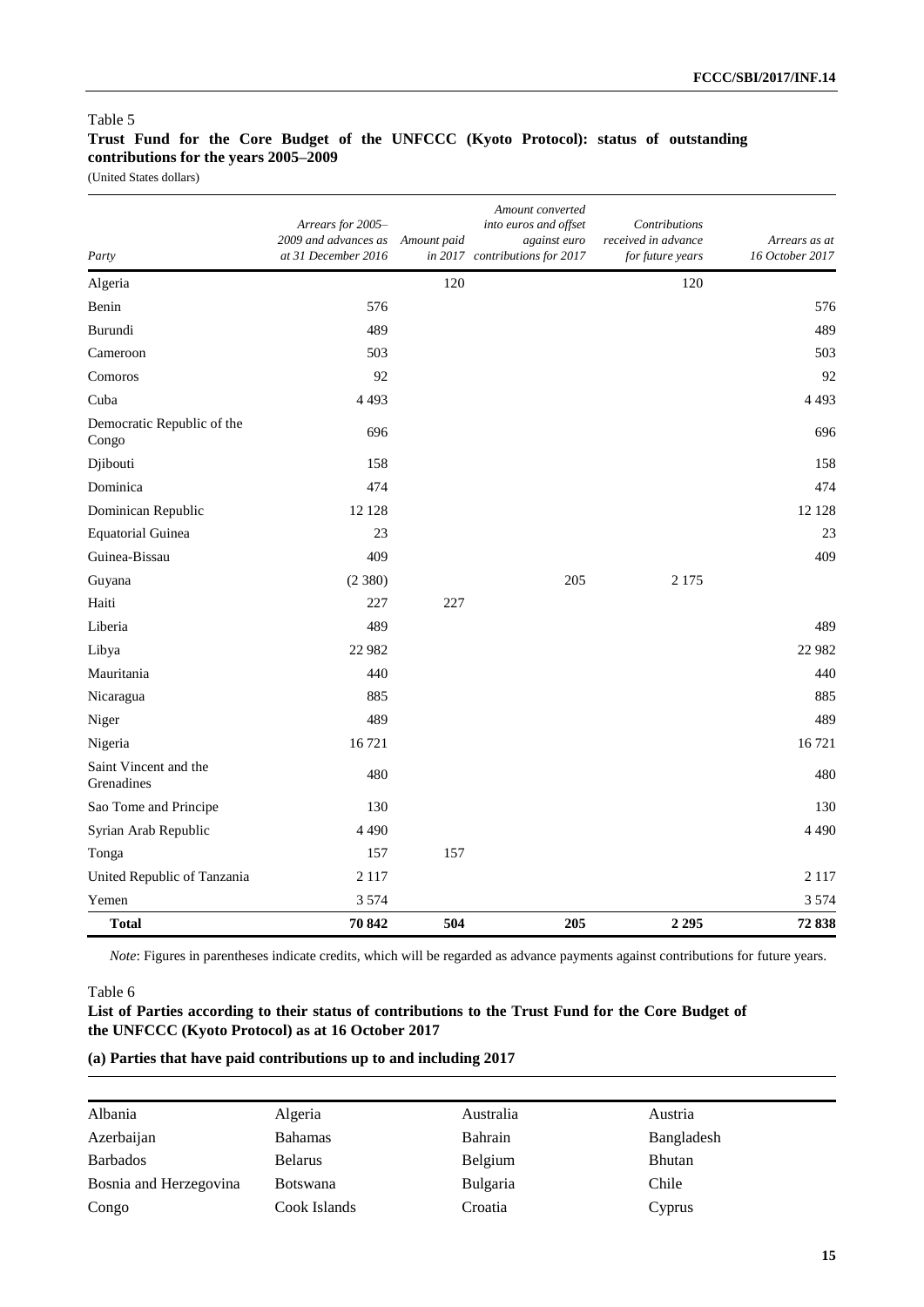| Czechia                  | Denmark             | Eritrea          | Estonia                                                 |
|--------------------------|---------------------|------------------|---------------------------------------------------------|
| European Union           | Fiji                | Finland          | France                                                  |
| Georgia                  | Germany             | Ghana            | Guyana                                                  |
| Hungary                  | <b>Iceland</b>      | Indonesia        | Ireland                                                 |
| Italy                    | Jamaica             | Japan            | Jordan                                                  |
| Kazakhstan               | Kuwait              | Kyrgyzstan       | Latvia                                                  |
| Lesotho                  | Liechtenstein       | Lithuania        | Luxembourg                                              |
| Maldives                 | Malta               | Marshall Islands | Mauritius                                               |
| Mexico                   | Monaco              | Mongolia         | Montenegro                                              |
| Morocco                  | Myanmar             | Nepal            | <b>Netherlands</b>                                      |
| New Zealand              | Niue                | Norway           | Oman                                                    |
| Palau                    | Philippines         | Poland           | Portugal                                                |
| Republic of Korea        | Republic of Moldova | Romania          | <b>Russian Federation</b>                               |
| Saint Kitts and Nevis    | San Marino          | Serbia           | Singapore                                               |
| Slovakia                 | Slovenia            | South Africa     | Spain                                                   |
| Swaziland                | Sweden              | Switzerland      | The former Yugoslav<br>Republic of Macedonia            |
| Timor-Leste              | Tonga               | Turkey           | United Kingdom of Great<br>Britain and Northern Ireland |
| Uruguay                  | Uzbekistan          | Vanuatu          |                                                         |
| <b>Total: 91 Parties</b> |                     |                  |                                                         |

# **(b) Parties with outstanding contributions for 2017 (one year outstanding)**

| Argentina                | Armenia                                  | Brunei Darussalam | Colombia             |
|--------------------------|------------------------------------------|-------------------|----------------------|
| Costa Rica               | Democratic People's<br>Republic of Korea | Egypt             | Ethiopia             |
| Haiti                    | Honduras                                 | India             | Israel               |
| Malaysia                 | Mozambique                               | Panama            | Peru                 |
| Samoa                    | Sierra Leone                             | Thailand          | Togo                 |
| Trinidad and Tobago      | Tuvalu                                   | Ukraine           | United Arab Emirates |
| Viet Nam                 |                                          |                   |                      |
| <b>Total: 25 Parties</b> |                                          |                   |                      |

### **(c) Parties with outstanding contributions for the years 2016–2017 (two years outstanding)**

| <b>Bolivia (Plurinational State</b><br>of) | China                               | Greece  | Iraq         |
|--------------------------------------------|-------------------------------------|---------|--------------|
| Kenya                                      | Lao People's Democratic<br>Republic | Namibia | Nauru        |
| Papua New Guinea                           | Paraguay                            | Oatar   | Saudi Arabia |
| Seychelles                                 | Tajikistan                          |         |              |
| <b>Total: 14 Parties</b>                   |                                     |         |              |

#### **(d) Parties with outstanding contributions for the years 2015–2017 (three years outstanding)**

| Angola      | Brazil                          | Cabo Verde | Cambodia |
|-------------|---------------------------------|------------|----------|
| El Salvador | Iran (Islamic Republic of) Mali |            | Rwanda   |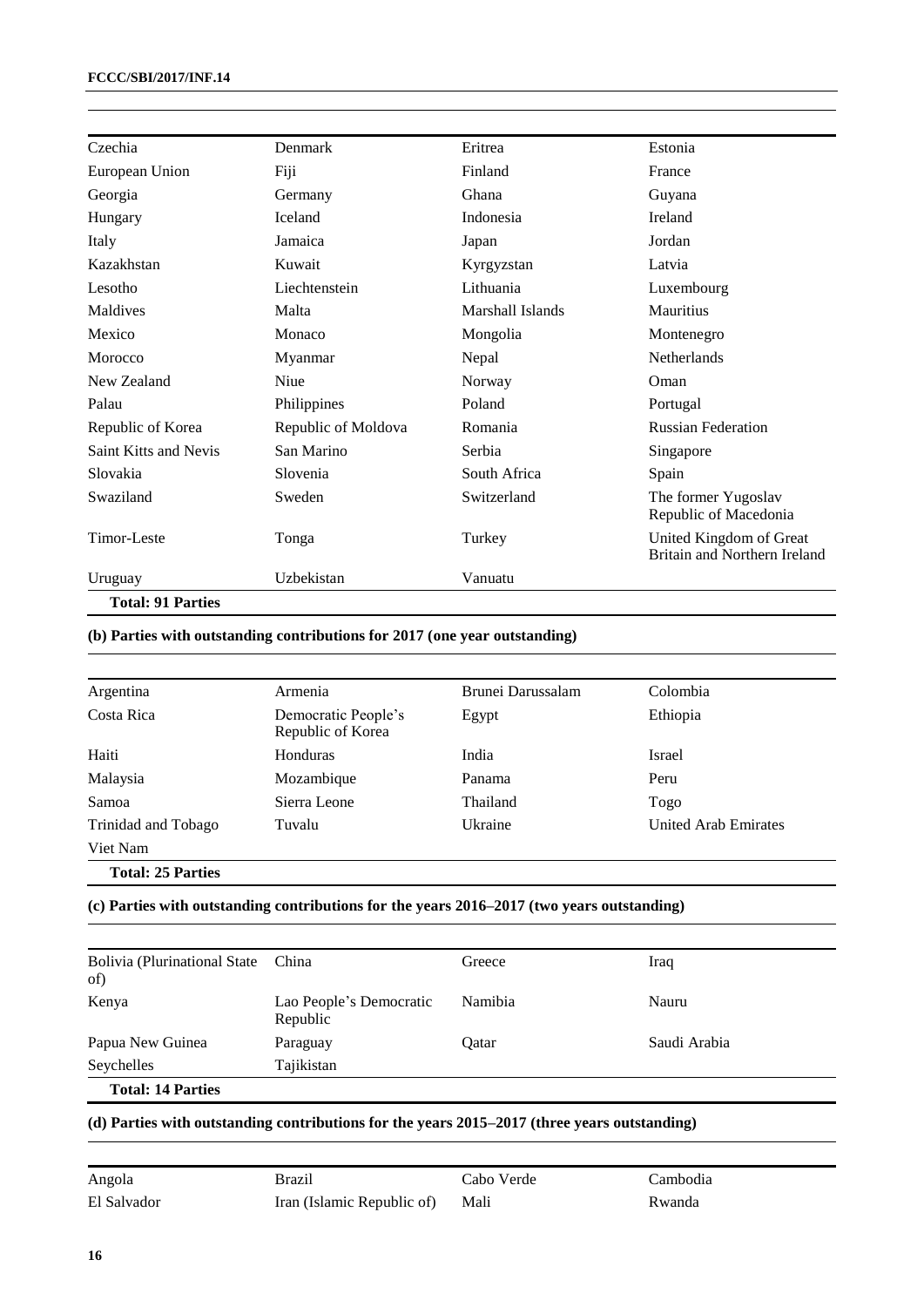| Saint Lucia              | Sri Lanka                                                                                    | Zambia               |                                  |
|--------------------------|----------------------------------------------------------------------------------------------|----------------------|----------------------------------|
| <b>Total: 11 Parties</b> |                                                                                              |                      |                                  |
|                          | (e) Parties with outstanding contributions for the years 2014–2017 (four years outstanding)  |                      |                                  |
| Afghanistan              | Central African Republic                                                                     | Côte d'Ivoire        | Ecuador                          |
| Guatemala                | Kiribati                                                                                     | Pakistan             | Suriname                         |
| Tunisia                  |                                                                                              |                      |                                  |
| <b>Total: 9 Parties</b>  |                                                                                              |                      |                                  |
|                          | (f) Parties with outstanding contributions for the years 2013–2017 (five years outstanding)  |                      |                                  |
| Antigua and Barbuda      | <b>Belize</b>                                                                                | <b>Burkina Faso</b>  | Micronesia (Federated            |
| Senegal                  | Uganda                                                                                       |                      | States of)                       |
| <b>Total: 6 Parties</b>  |                                                                                              |                      |                                  |
|                          | (g) Parties with outstanding contributions for the years 2012–2017 (six years outstanding)   |                      |                                  |
|                          |                                                                                              |                      |                                  |
| Madagascar               | Turkmenistan                                                                                 |                      |                                  |
| <b>Total: 2 Parties</b>  |                                                                                              |                      |                                  |
|                          | (h) Parties with outstanding contributions for the years 2011–2017 (seven years outstanding) |                      |                                  |
| Gabon                    | Guinea                                                                                       | Lebanon              | Solomon Islands                  |
| <b>Total: 4 Parties</b>  |                                                                                              |                      |                                  |
|                          | (i) Parties with outstanding contributions for the years 2010–2017 (eight years outstanding) |                      |                                  |
|                          |                                                                                              |                      |                                  |
| Chad<br>Malawi           | <b>Equatorial Guinea</b><br>Somalia                                                          | Gambia<br>Sudan      | Grenada<br>Venezuela (Bolivarian |
|                          |                                                                                              |                      | Republic of)                     |
| Zimbabwe                 |                                                                                              |                      |                                  |
| <b>Total: 9 Parties</b>  |                                                                                              |                      |                                  |
| outstanding)             | (j) Parties with outstanding contributions for the years 2005–2017 (between 9 and 13 years   |                      |                                  |
| Benin                    | Burundi                                                                                      | Cameroon             | Comoros                          |
| Cuba                     | Democratic Republic of the<br>Congo                                                          | Djibouti             | Dominica                         |
| Dominican Republic       | Guinea-Bissau                                                                                | Liberia              | Libya                            |
| Mauritania               | Nicaragua                                                                                    | Niger                | Nigeria                          |
| Saint Vincent and the    | Sao Tome and Principe                                                                        | Syrian Arab Republic | United Republic of Tanzania      |

**Total: 21 Parties**

Grenadines

Yemen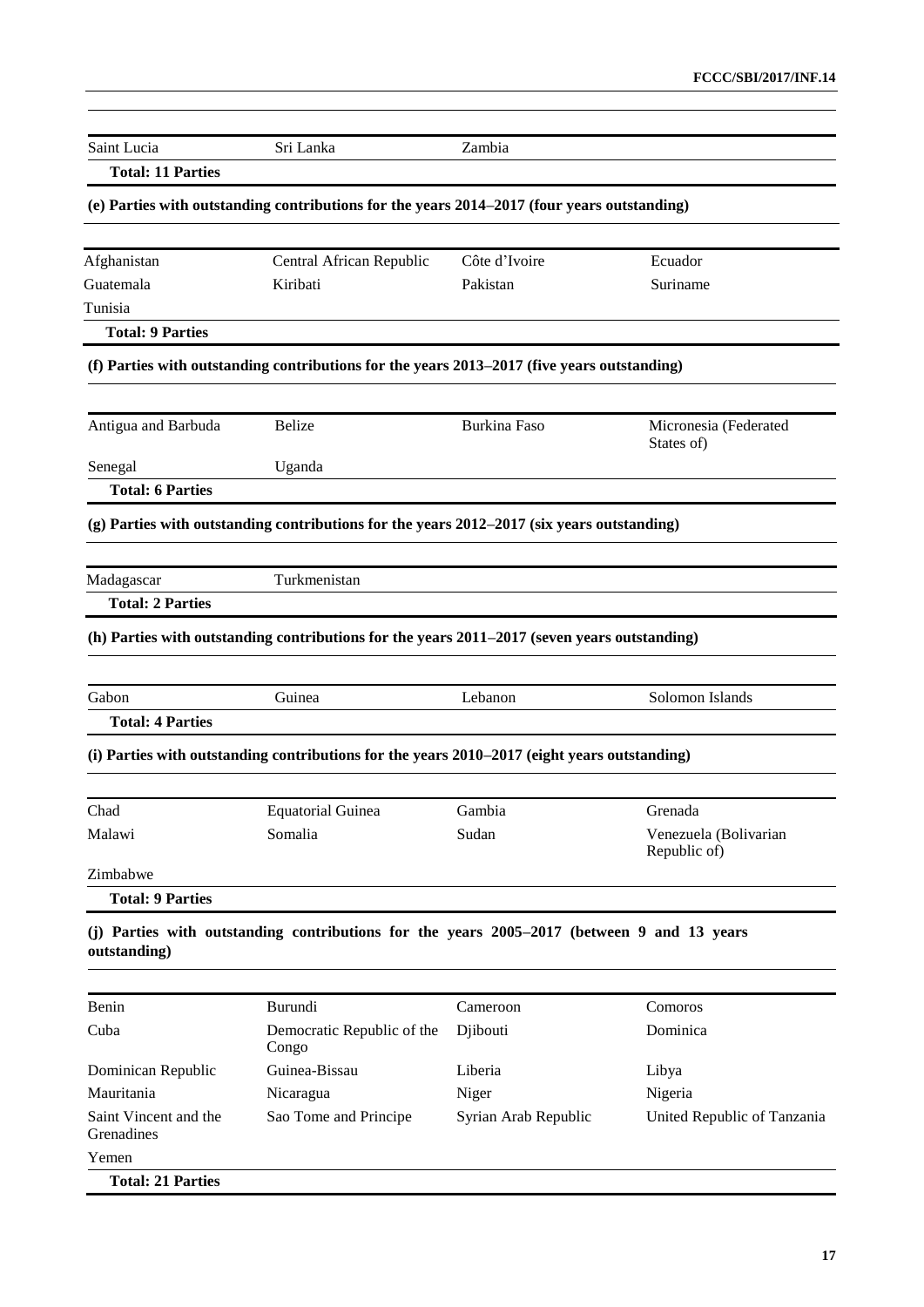*Note*: For the purpose of table 6, a Party is considered not to have a contribution outstanding for a particular year if the amount of the outstanding balance for that year is less than EUR 50.

#### Table 7

| Trust Fund for the International Transaction Log: status of fees |  |  |  |
|------------------------------------------------------------------|--|--|--|
| (Euros)                                                          |  |  |  |

|                                                         | Arrears and advances<br>as at 31 December | Indicative fees |                     | Fees received in<br>advance for | Outstanding fees as at |
|---------------------------------------------------------|-------------------------------------------|-----------------|---------------------|---------------------------------|------------------------|
| Party                                                   | 2016                                      | for 2017        | Amount paid in 2017 | future years                    | 16 October 2017        |
| Australia                                               | (76005)                                   | 76 005          |                     |                                 |                        |
| Austria                                                 |                                           | 42 492          | 42 492              |                                 |                        |
| Belgium                                                 |                                           | 52 787          | 52 787              |                                 |                        |
| Bulgaria                                                |                                           | 951             | 951                 |                                 |                        |
| Croatia                                                 |                                           | 2 1 2 6         | 2 1 2 6             |                                 |                        |
| Czechia                                                 | (13455)                                   | 13 4 55         |                     |                                 |                        |
| Denmark                                                 |                                           | 35 387          | 35 387              |                                 |                        |
| Estonia                                                 |                                           | 755             | 755                 |                                 |                        |
| European Union                                          |                                           | 71 837          | 71 837              |                                 |                        |
| Finland                                                 |                                           | 26 9 95         | 26 9 95             |                                 |                        |
| France                                                  |                                           | 285 418         | 285 418             |                                 |                        |
| Germany                                                 |                                           | 410714          | 410714              |                                 |                        |
| Greece                                                  | (6506)                                    | 28 5 05         | 28 505              | 6 5 0 6                         |                        |
| Hungary                                                 |                                           | 11 693          | 11 693              |                                 |                        |
| Iceland                                                 | 25                                        | 19722           | 19747               |                                 |                        |
| Ireland                                                 | (21316)                                   | 21 316          |                     |                                 |                        |
| Italy                                                   | (170244)                                  | 243 206         | 72 962              |                                 |                        |
| Japan                                                   |                                           | 399 720         | 399 720             |                                 |                        |
| Latvia                                                  |                                           | 867             | 867                 |                                 |                        |
| Liechtenstein                                           |                                           | 5 0 3 5         | 7645                | 2610                            |                        |
| Lithuania                                               |                                           | 1483            | 1483                |                                 |                        |
| Luxembourg                                              |                                           | 4 0 8 4         | 4 0 8 4             |                                 |                        |
| Monaco                                                  |                                           | 4839            | 4839                |                                 |                        |
| Netherlands                                             |                                           | 89 684          | 136 256             | 46 572                          |                        |
| New Zealand                                             | (25683)                                   | 25 708          |                     |                                 | 25                     |
| Norway                                                  |                                           | 62 046          | 62 046              |                                 |                        |
| Poland                                                  | (23974)                                   | 23 974          |                     |                                 |                        |
| Portugal                                                | (25 233)                                  | 25 233          | 13 103              | 13 103                          |                        |
| Romania                                                 |                                           | 3 3 5 7         | 3 3 5 7             |                                 |                        |
| Slovakia                                                | (3 021)                                   | 3 0 2 1         |                     |                                 |                        |
| Slovenia                                                | (4588)                                    | 4588            |                     |                                 |                        |
| Spain                                                   |                                           | 142 108         | 142 108             |                                 |                        |
| Sweden                                                  | (51304)                                   | 51 304          |                     |                                 |                        |
| Switzerland                                             | (73851)                                   | 73 851          |                     |                                 |                        |
| Ukraine                                                 |                                           | 19 9 45         |                     |                                 | 19 9 45                |
| United Kingdom of Great<br>Britain and Northern Ireland |                                           | 318 064         | 483 216             | 165 152                         |                        |
| <b>Total</b>                                            | (495 155)                                 | 2 602 275       | 2 321 093           | 233 943                         | 19 970                 |

*Note*: Figures in parentheses indicate credits, which will be regarded as advance payments against fees for future years.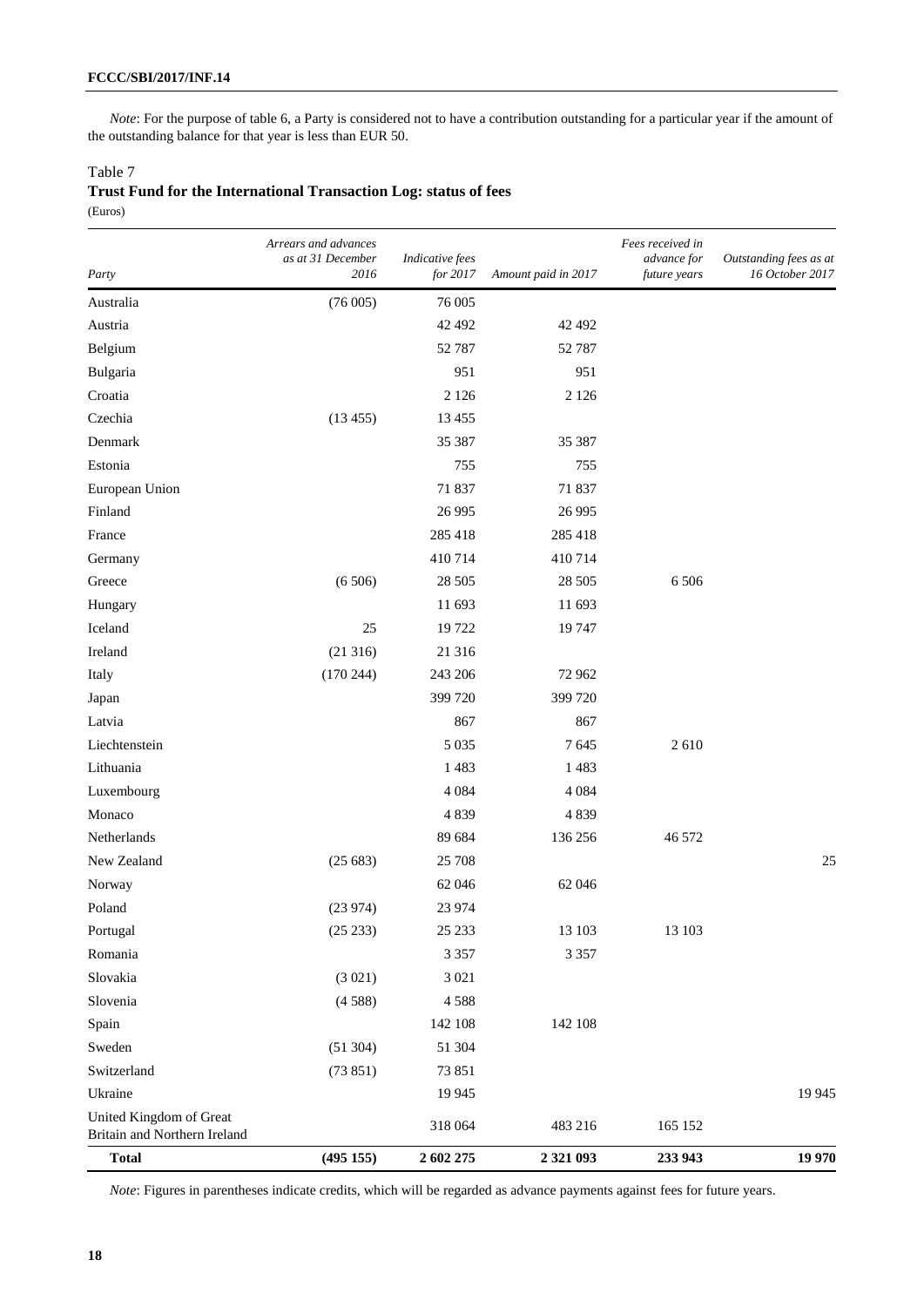## **Trust Fund for Supplementary Activities: contributions and joint implementation fees received in the biennium 2016–2017 as at 16 October 2017**

(United States dollars)

| Party/donor                                                            | <b>Total</b> |
|------------------------------------------------------------------------|--------------|
| Austria                                                                | 55 741       |
| Belgium                                                                | 210 121      |
| Ben & Jerry's                                                          | 15 000       |
| <b>Bloomberg Philanthropies</b>                                        | 250 000      |
| Canada                                                                 | 189 984      |
| <b>ClimateWorks Foundation</b>                                         | 220 000      |
| Denmark                                                                | 110 658      |
| European Commission                                                    | 3 130 822    |
| Finland                                                                | 68 017       |
| Food and Agriculture Organization of the United Nations                | 27 136       |
| Fundación Princesa de Asturias                                         | 55 188       |
| Germany                                                                | 7 532 006    |
| Global e-Sustainability Initiative                                     | 221 208      |
| Intergovernmental Panel on Climate Change                              | 30 000       |
| Ireland                                                                | 1 152 838    |
| Italy                                                                  | 74 707       |
| Japan                                                                  | 2913252      |
| Mexico                                                                 | 108 491      |
| Microsoft Corporation                                                  | 30 000       |
| Netherlands                                                            | 224 452      |
| New Zealand                                                            | 167 960      |
| Norway                                                                 | 1 909 072    |
| Philips Lighting                                                       | 79 618       |
| Republic of Korea                                                      | 408 636      |
| Rockefeller Foundation                                                 | 430 000      |
| Saudi Arabia                                                           | 843 392      |
| Sweden                                                                 | 1 444 456    |
| Switzerland                                                            | 203 666      |
| United Nations Development Programme                                   | 20 000       |
| United Nations Entity for Gender Equality and the Empowerment of Women | 7 800        |
| United Nations Environment Programme                                   | 11 000       |
| United Nations Office for Project Services                             | 47915        |
| <b>United Nations Volunteers</b>                                       | 55 310       |
| United States of America                                               | 1950781      |
| World Bank                                                             | 28 9 48      |
| <b>Subtotal</b>                                                        | 24 228 175   |
| Joint implementation determination fees                                |              |
| Joint implementation verification fees                                 |              |
| Joint implementation Track 1 fees                                      |              |
| <b>Subtotal</b>                                                        |              |
| <b>Total</b>                                                           | 24 228 175   |